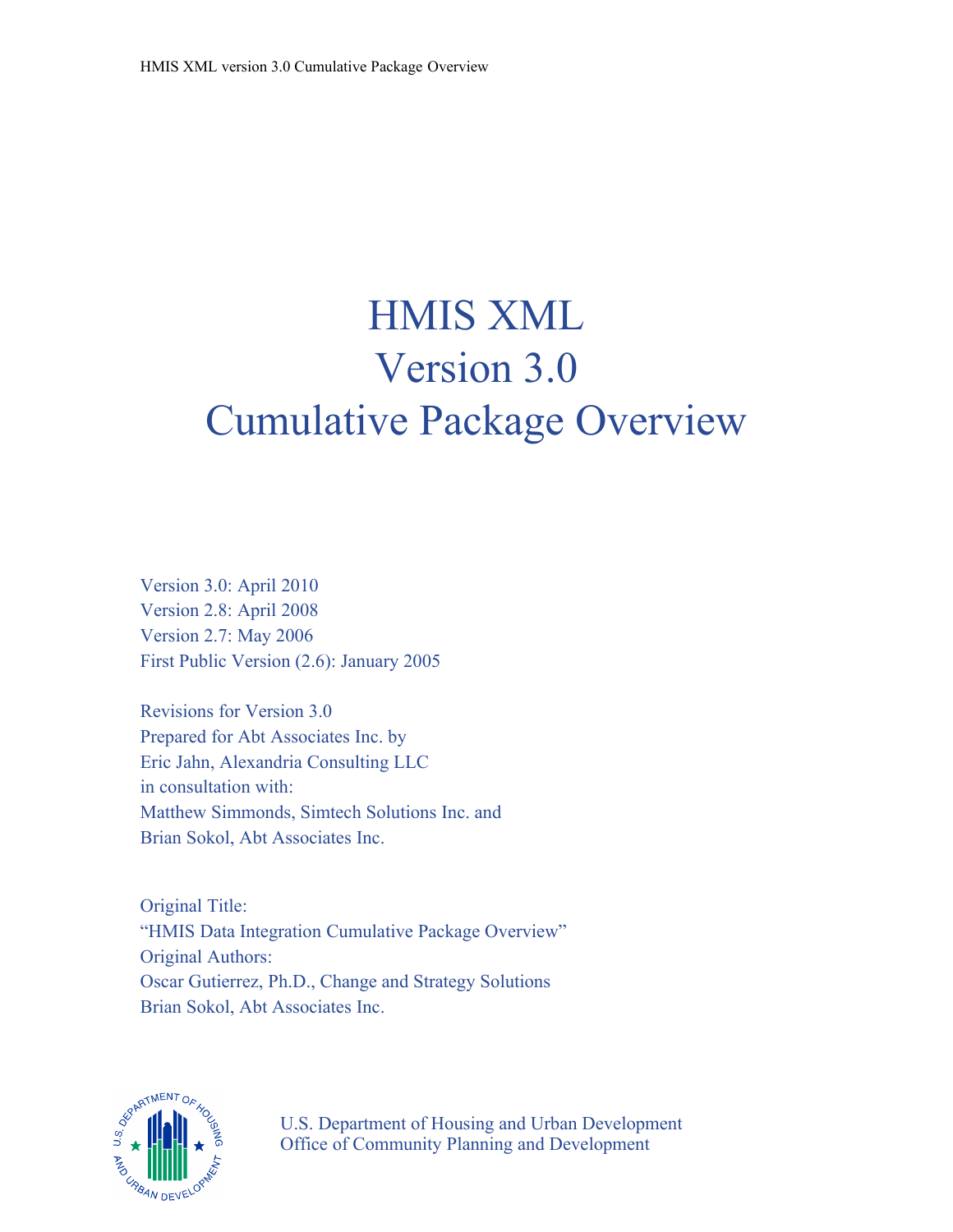## HMIS XML CUMULATIVE PACKAGE OVERVIEW

| IV. XML Instance Element Documentation12 |  |
|------------------------------------------|--|
|                                          |  |
|                                          |  |
|                                          |  |
|                                          |  |
|                                          |  |
|                                          |  |
|                                          |  |
|                                          |  |
|                                          |  |
|                                          |  |
|                                          |  |
|                                          |  |
|                                          |  |
|                                          |  |
|                                          |  |
|                                          |  |
|                                          |  |
|                                          |  |
|                                          |  |
|                                          |  |
|                                          |  |
|                                          |  |
|                                          |  |
|                                          |  |
|                                          |  |
|                                          |  |
|                                          |  |
|                                          |  |
|                                          |  |
|                                          |  |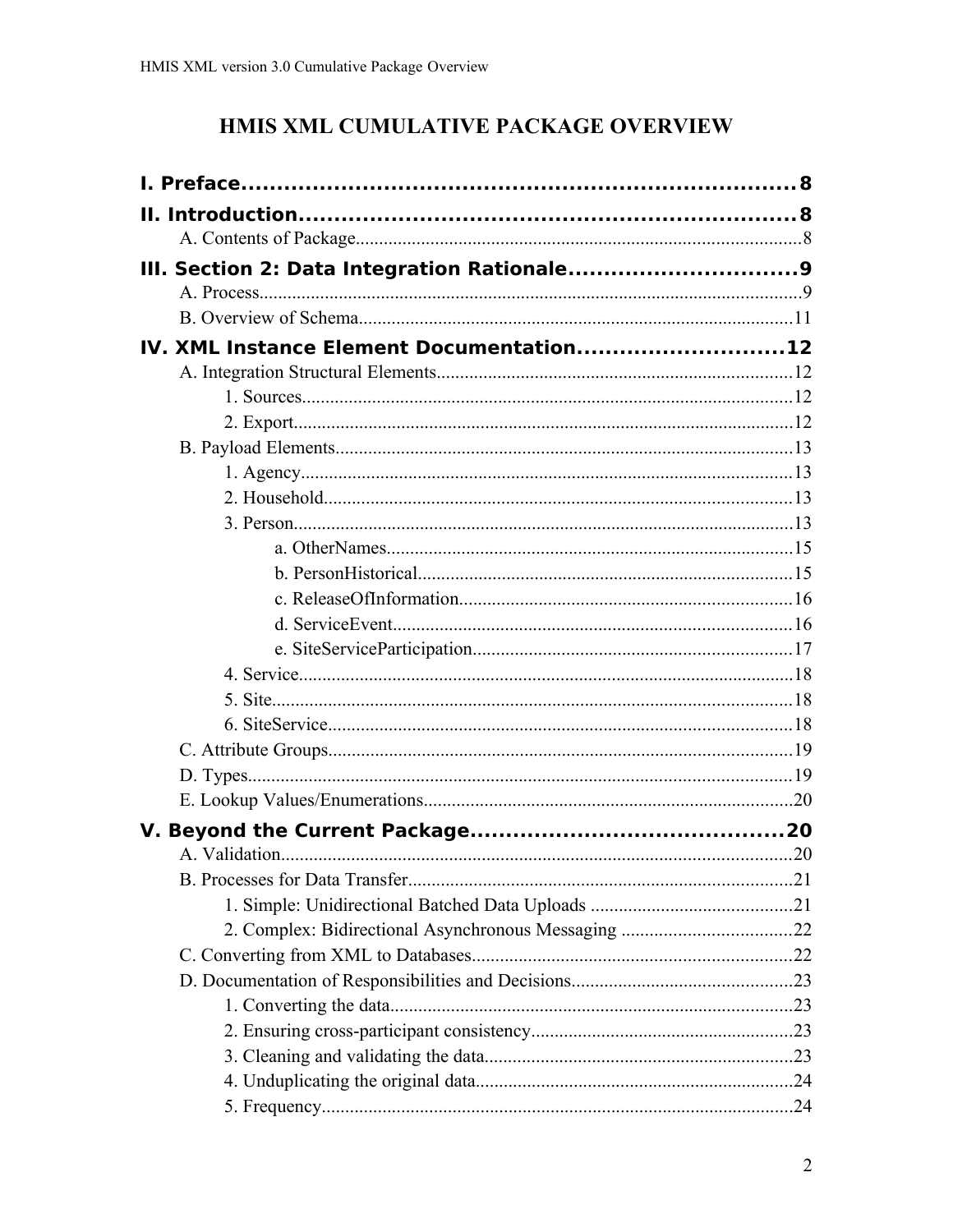| VI. New Features and Modifications in HMIS XSD 3.026                           |     |
|--------------------------------------------------------------------------------|-----|
|                                                                                |     |
|                                                                                |     |
| 2. Addition of Inventory element to hmis: service and hmis: siteService 26     |     |
|                                                                                |     |
| 4. IncomeAndSources changed to reflect changes in HMIS Revised Draft           |     |
|                                                                                |     |
| 5. Grouped element sets whose groupings need to be preserved are indexed. 26   |     |
|                                                                                |     |
|                                                                                |     |
| 1. Addition of HousingStatus element within hmis:personHistorical26            |     |
|                                                                                |     |
|                                                                                |     |
|                                                                                |     |
| 5. hmis:warZoneServed.ReceivedFire changed into an hmis:twoval 27              |     |
|                                                                                |     |
|                                                                                |     |
|                                                                                |     |
|                                                                                |     |
|                                                                                |     |
|                                                                                |     |
| 12. Added Principal (to designate the principle program service site) to       |     |
|                                                                                |     |
|                                                                                |     |
|                                                                                |     |
|                                                                                |     |
|                                                                                |     |
| 17. COCCode moved from hmis:siteService to hmis:service28                      |     |
| 18. hmis:serviceType (Program Type Code) moved from hmis:siteService to        |     |
| hmis:service.                                                                  | .28 |
| 19. Added hmis: version type for hmis: source. Software Version to replace use |     |
|                                                                                |     |
|                                                                                |     |
|                                                                                |     |
|                                                                                |     |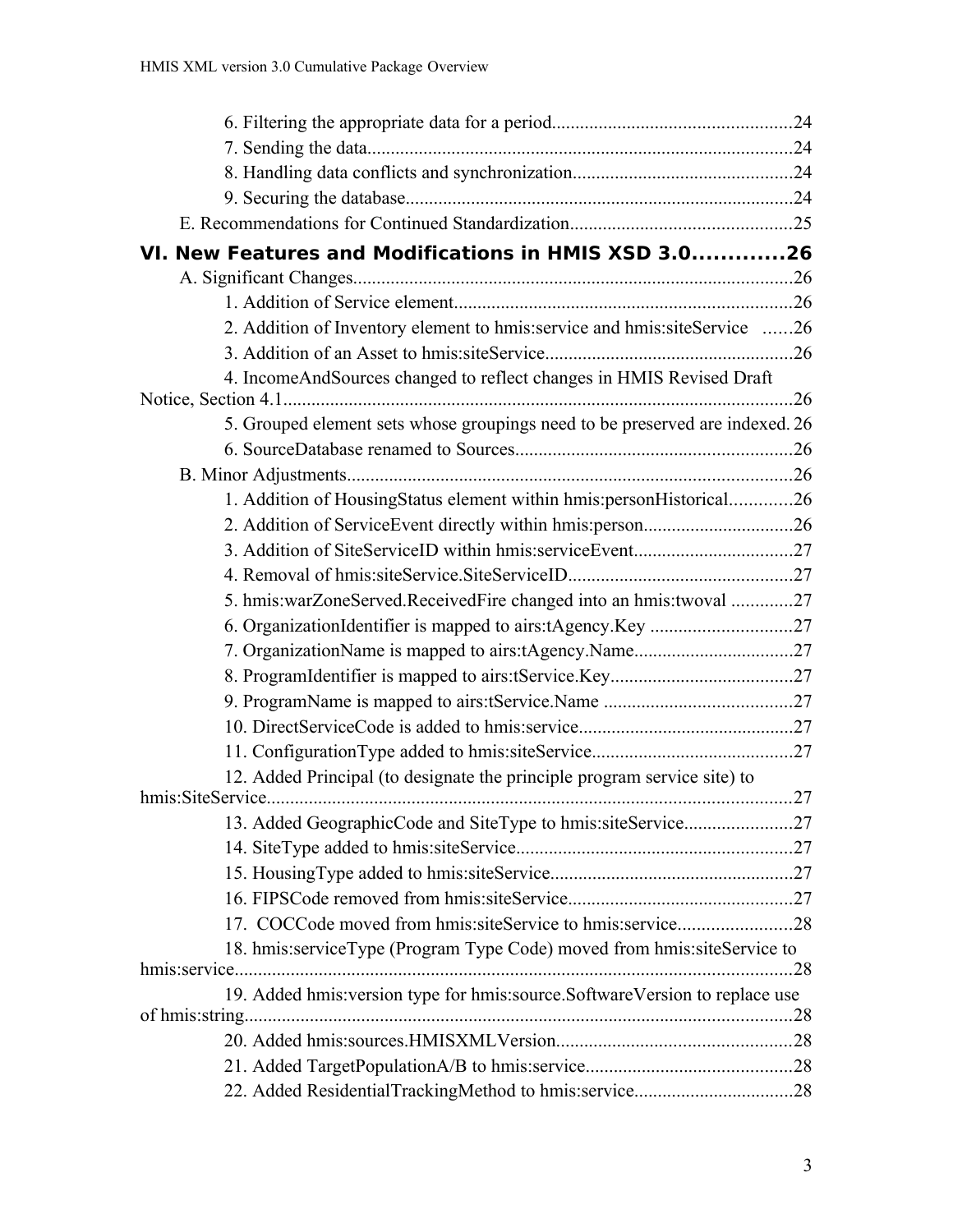| 25. hmis: person. Race changed from an hmis: fiveValHashingChoice to an                                                                   |  |
|-------------------------------------------------------------------------------------------------------------------------------------------|--|
|                                                                                                                                           |  |
|                                                                                                                                           |  |
|                                                                                                                                           |  |
|                                                                                                                                           |  |
|                                                                                                                                           |  |
| 30. hmis: residenceBase picklist values changed, made into an enumeration28                                                               |  |
| 31. hmis:personHistorical.LengthOfStayAtPriorResidence now an                                                                             |  |
| 32. hmis:zIPQualityCodeBase picklist value #1 now reads "Full or Partial Zip                                                              |  |
|                                                                                                                                           |  |
| 33. Moved hmis:twoValPlus and hmis:twoValYesNo to hmis:fourVal29                                                                          |  |
|                                                                                                                                           |  |
| 35. hmis:sixValDKRefused added for hmis:personHistorical.HousingStatus 29                                                                 |  |
| 36. hmis:incomeAndSources.IncomeAndSourceId added29                                                                                       |  |
|                                                                                                                                           |  |
| 38. hmis:incomeAndSources.IncomeSourceAmount put into an xsd:choice                                                                       |  |
| along with a new yes/no option, hmis:incomeAndSources.ReceivingIncomeSource29                                                             |  |
| 39. hmis:incomeSourceCodeBase picklist values changed, and made into an                                                                   |  |
|                                                                                                                                           |  |
|                                                                                                                                           |  |
| 41. hmis:incomeAndSources.Amount changed to<br>hmis:incomeAndSources.IncomeSourceAmount hmis:unsignedInt from hmis:decimal29              |  |
|                                                                                                                                           |  |
|                                                                                                                                           |  |
| 44. hmis: physicalDisability type replaces hmis: twoval for                                                                               |  |
|                                                                                                                                           |  |
| 45. Added hmis: physical Disability. Has Physical Disability and                                                                          |  |
| hmis:physicalDisability.ReceivePhysicalDisabilityServicesTreatment29                                                                      |  |
| 46. hmis: developmental Disability type replaces hmis: twoval 30                                                                          |  |
| 47. Added hmis: developmentalDisability. HasDevelopmentalDisability and                                                                   |  |
| hmis:developmentalDisability.ReceiveDevelopmentalDisabilityServicesTreatment30                                                            |  |
|                                                                                                                                           |  |
| 49. Added hmis: personHistorical. HasChronicHealthCondition and<br>hmis:personHistorical.ReceiveChronicHealthConditionServicesTreatment30 |  |
| 50. Changed HIVAIDSStatus to hmis:hIVAIDSStatus from hmis:twoVal30                                                                        |  |
| 51. Added hmis:hIVAIDSStatus.HasHIVAIDS and                                                                                               |  |
|                                                                                                                                           |  |
|                                                                                                                                           |  |
|                                                                                                                                           |  |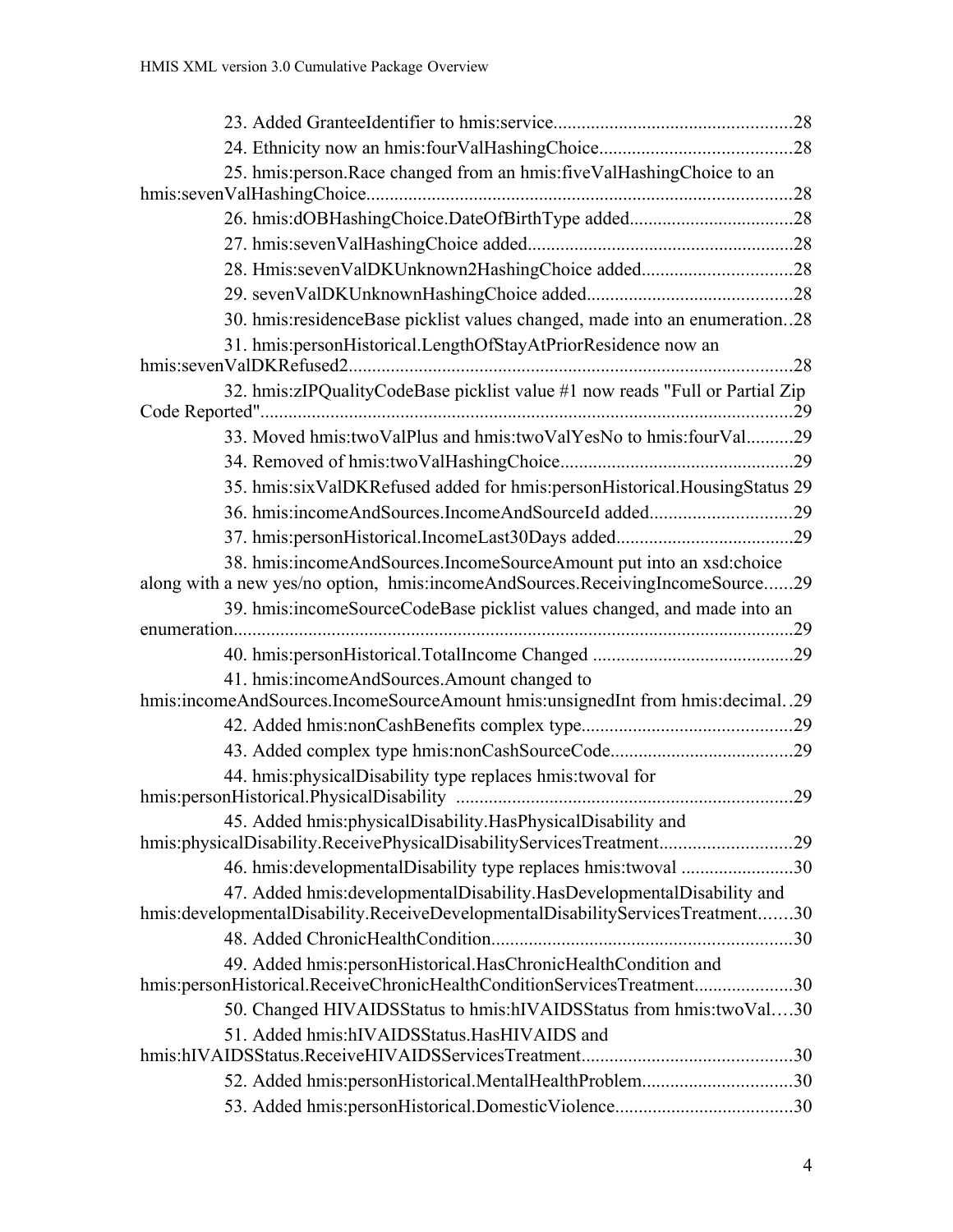| 54. hmis: destination now its own type, instead of reusing hmis: residence30   |  |
|--------------------------------------------------------------------------------|--|
| 55. Former hmis:siteServiceParticipation.DestinationTenure removed and         |  |
|                                                                                |  |
|                                                                                |  |
|                                                                                |  |
| 58. hmis:barrier.BarrierOther and hmis:barrier.Barrier Code grouped and        |  |
| 59. hmis: degree. DegreeCodeOther and hmis: degree. DegreeCode grouped and     |  |
| 60. hmis:priorResidence.PriorResidenceCode and                                 |  |
| hmis:priorResidence.PriorResidenceOther grouped and indexed with               |  |
| 61. hmis: reasonForLeaving. ReasonForLeaving and                               |  |
| hmis:reasonForLeaving.ReasonForLeavingOther grouped and indexed with           |  |
|                                                                                |  |
| 63. Cardinality on all hmis: personHistorical subelements changed to           |  |
| 64. Added hmis:serviceEvent.FinancialAssistance element31                      |  |
| 65. Added hmis:serviceEvent.RelocationStabilizationServiceType31               |  |
| 66. hmis: employment. Employment Tenure type changed from an                   |  |
|                                                                                |  |
| 67. hmis: employment. LookingForWork changed from an hmis: twoVal to an        |  |
| 68. hmis:personHistorical.CurrentlyInSchool changed from an hmis:twoVal to     |  |
| 69. hmis: personHistorical. Vocational Training changed from an hmis: twoVal   |  |
|                                                                                |  |
| 71. hmis: degreeCode changed to enumeration with different picklist values. 31 |  |
| 72. hmis: health Status Base enumeration added 'Refused' enumeration32         |  |
| 73. hmis: person Historical. Pregnancy element consolidates and indexes        |  |
|                                                                                |  |
| 74. hmis: pregnancy. Pregnancy Status changed from hmis: two Val to            |  |
|                                                                                |  |
| 76. hmis:serviceEraBase picklist values changed, made into an enumeration 32   |  |
| 77. hmis: veteran. ServedInWarZone changed from hmis: twoVal to                |  |
|                                                                                |  |
| 78. hmis: veteran. WarZonesServed is a new sequence of                         |  |
| hmis:warZoneServed.WarZone and related elements with an index32                |  |
| 79. hmis: veteran. WarZone changed from hmis: ten Val to hmis: warZone type    |  |
|                                                                                |  |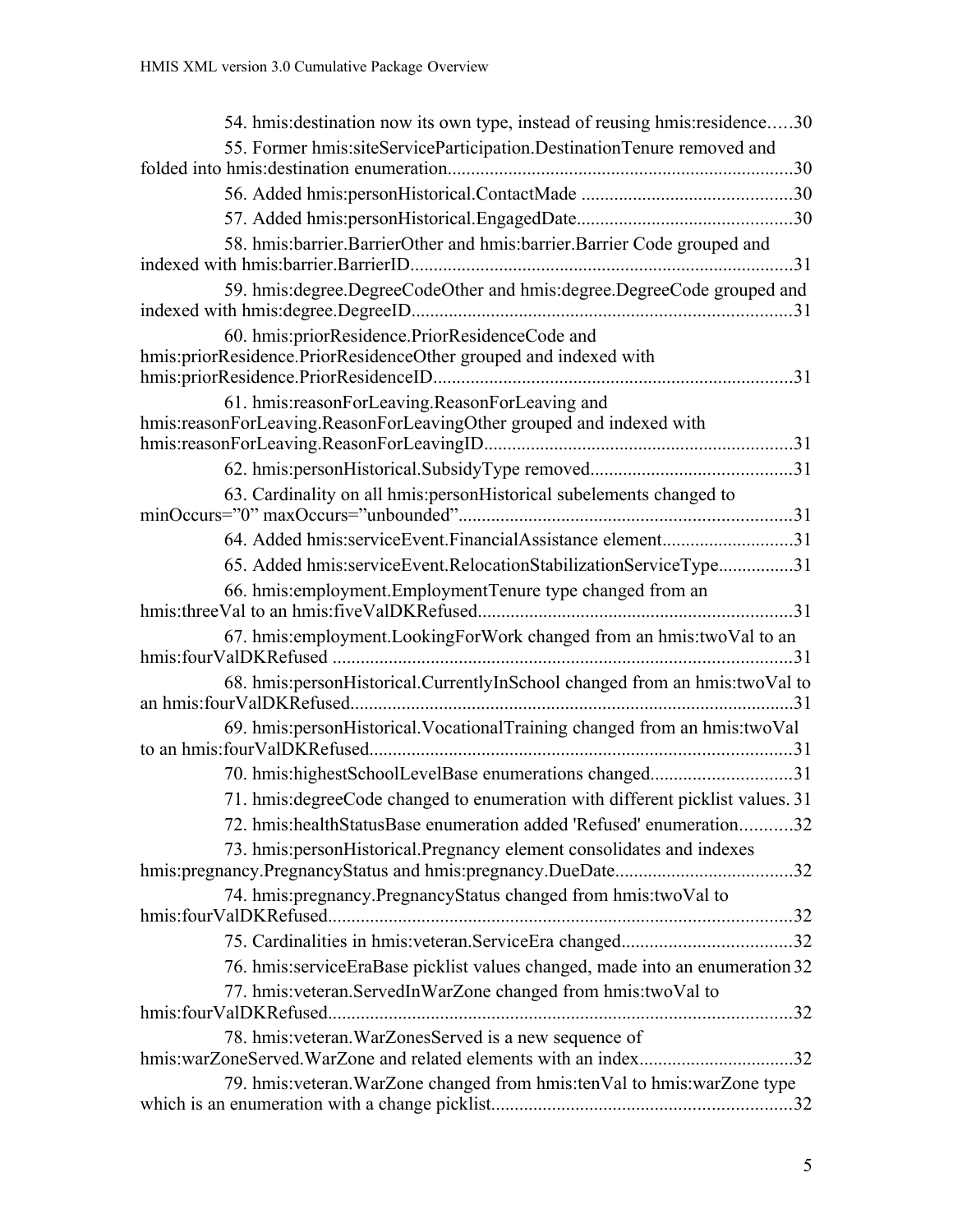|         | 80. hmis: veteran. Received Fire changed from hmis: two Val to                     |    |
|---------|------------------------------------------------------------------------------------|----|
|         | 81. hmis: veteran. Military Branch moved into the hmis: military Branches          |    |
|         | 82. hmis: dischargeBase picklist values changed and made into an enumeration<br>32 |    |
| index   | 83. hmis: personHistorical.ChildEnrollmentStatus sequence created with an<br>32    |    |
|         | 84. hmis: personHistorical.ChildCurrentlyEnrolledInSchool changed from             |    |
|         | 85. hmis:schoolType (formerly hmis:schoolBase) changed to                          |    |
| type    | 86. Barrier use of hmis:tenValBase removed, replaced by hmis:barrierCode<br>33     |    |
|         | 87. Picklist values changed in hmis: eleven ValBase for                            |    |
|         |                                                                                    |    |
|         |                                                                                    |    |
|         | 90. VeteranStatus moved from hmis:siteServiceParticipation to hmis:veteran<br>33   |    |
|         | 91. Destination now an element with a complex type in hmis: person Historical,     |    |
|         | 92. DisablingCondition moved to hmis:personHistorical from                         |    |
|         | 93. SiteServiceID added to hmis:personHistorical so an agency structure could      |    |
|         | 94. SiteServiceID in SiteServiceParticipation changed to type                      |    |
|         |                                                                                    |    |
|         | 96. All sequences alphabetized with exception of indexes, which come always        |    |
|         | 97. hmis:serviceEvent.QuantityOfService made maxOccurs = 133                       |    |
|         | 98. hmis:hMISServiceType groups TypeOfService with free text field                 |    |
|         | 99. All airs: key types brought in alignment with hmis: keys (unsignedInt)         |    |
|         |                                                                                    |    |
|         | 100. HUDHomeless deprecated in favor of HousingStatus33                            |    |
|         | 101. ClientOutcomesMeasure added to PersonHistorical33                             |    |
| of zero | 102. hmis:hashingChoice.Hashed/Unhashed changed to minoccurs=1 instead<br>34       |    |
|         | 103. TargetPopulationA/B moved from hmis:siteService to hmis:service34             |    |
|         | 104. Removed FacilityCode from hmis:siteService, since Facility Code was           | 34 |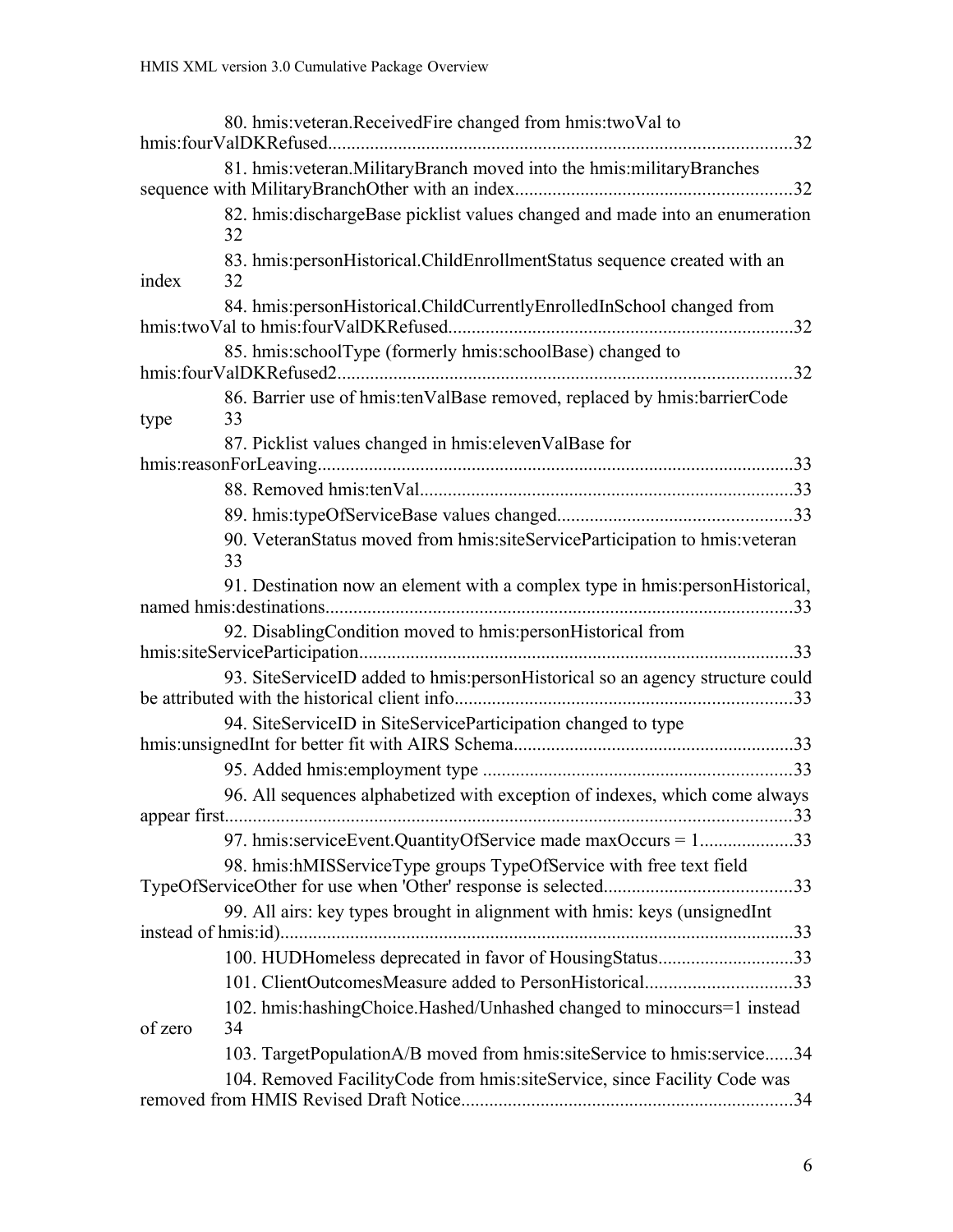| 105. IndividualFamilyCode moved to hmis: service from hmis: siteService34 |  |
|---------------------------------------------------------------------------|--|
|                                                                           |  |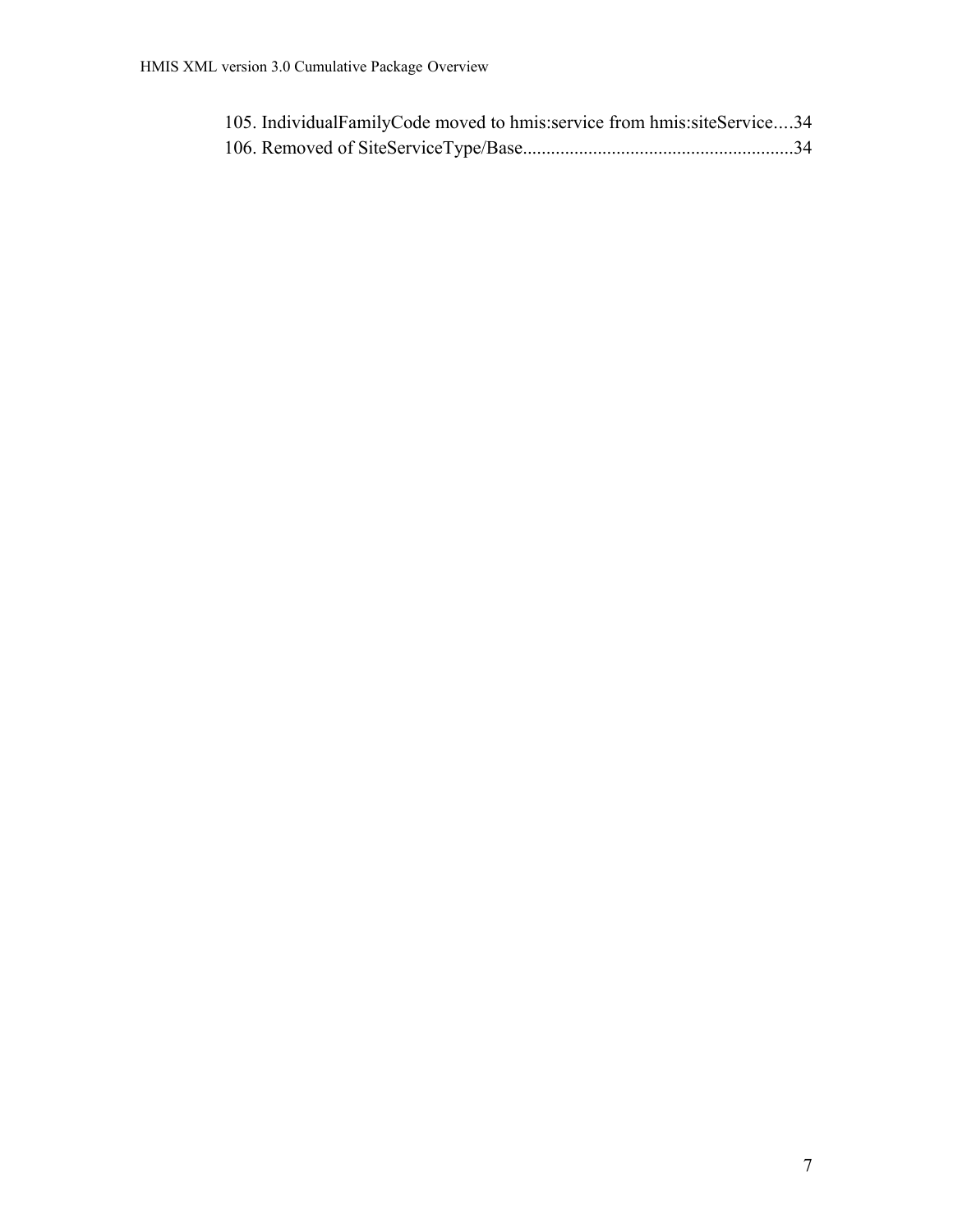## <span id="page-7-0"></span>**I. Preface**

This document is intended for HMIS project managers and implementing technicians seeking guidance on the purpose and intended use of the HUD XML Schema Definition (XSD) for HMIS data, version 3.0. This is not a policy document; much of its language is technical and assumes a basic understanding of the W3C XSD specification<sup>[1](#page-7-3)</sup>. For HMIS implementers seeking an alternative format for HMIS client data transmission, see the HUD Comma-Separated Values (CSV) for HMIS data, version 3.0. A separate document entitled "Housing Inventory Chart and Point-In-Time Count Reporting with *HMIS XML v.3.0*" covers reporting using this format.<sup>[2](#page-7-4)</sup>

## <span id="page-7-2"></span>**II. Introduction**

Continua of Care across the nation are struggling to gather more comprehensive data on homeless persons within and across Continuum boundaries. Within a Continuum of Care, homeless services data are often maintained outside the HMIS in separate databases maintained by individual partner agencies. Also, multiple HMIS software solutions may be used within a single reporting area or Continuum. Both scenarios require data integration to overcome the administrative and technical implementation barriers to comprehensive Continuum-wide homeless client services reporting.

The goal of the HMIS XML Schema is to provide a single, validated software platform neutral, client data format as the basic building block for standardized HMIS data integration between diverse systems.

## <span id="page-7-1"></span>**A. Contents of Package**

The current package consists of multiple parts, all available at : *http://www.hmis.info/schema/3\_0/HUD\_HMIS.xsd*

- This document, which includes:
	- A rationale for the schema, including an overview of the process and a description and explanation of the model.
	- A description of the steps involved beyond creation of a data standard, including development of communication protocols and documentation of responsibilities.
	- A brief discussion of the future path of HMIS XSD development.
- A set of two XML Schema Definition (XSD) documents. The main document is the HMIS XSD v. 3.0. The other is the referenced AIRS XSD v. 3.0, modified with the addition of a target namespace and the removal of  $\langle x \rangle$  and  $\langle x \rangle$  tags, so the schema may be imported. The tService type is also added.
- A sample, valid XML document with fictitious data.
- An example extension schema of the HMIS 3.0 XSD, adding an additional element.

<span id="page-7-3"></span><sup>1</sup> see http://en.wikipedia.org/wiki/XML\_Schema\_%28W3C%29

<span id="page-7-4"></span><sup>2</sup> see [http://www.hmis.info/schema/3\\_0/HUD\\_HIC\\_PIT\\_XML\\_Overview.p](http://www.hmis.info/schema/3_0/HUD_HIC_PIT_XML_Overview.docx)df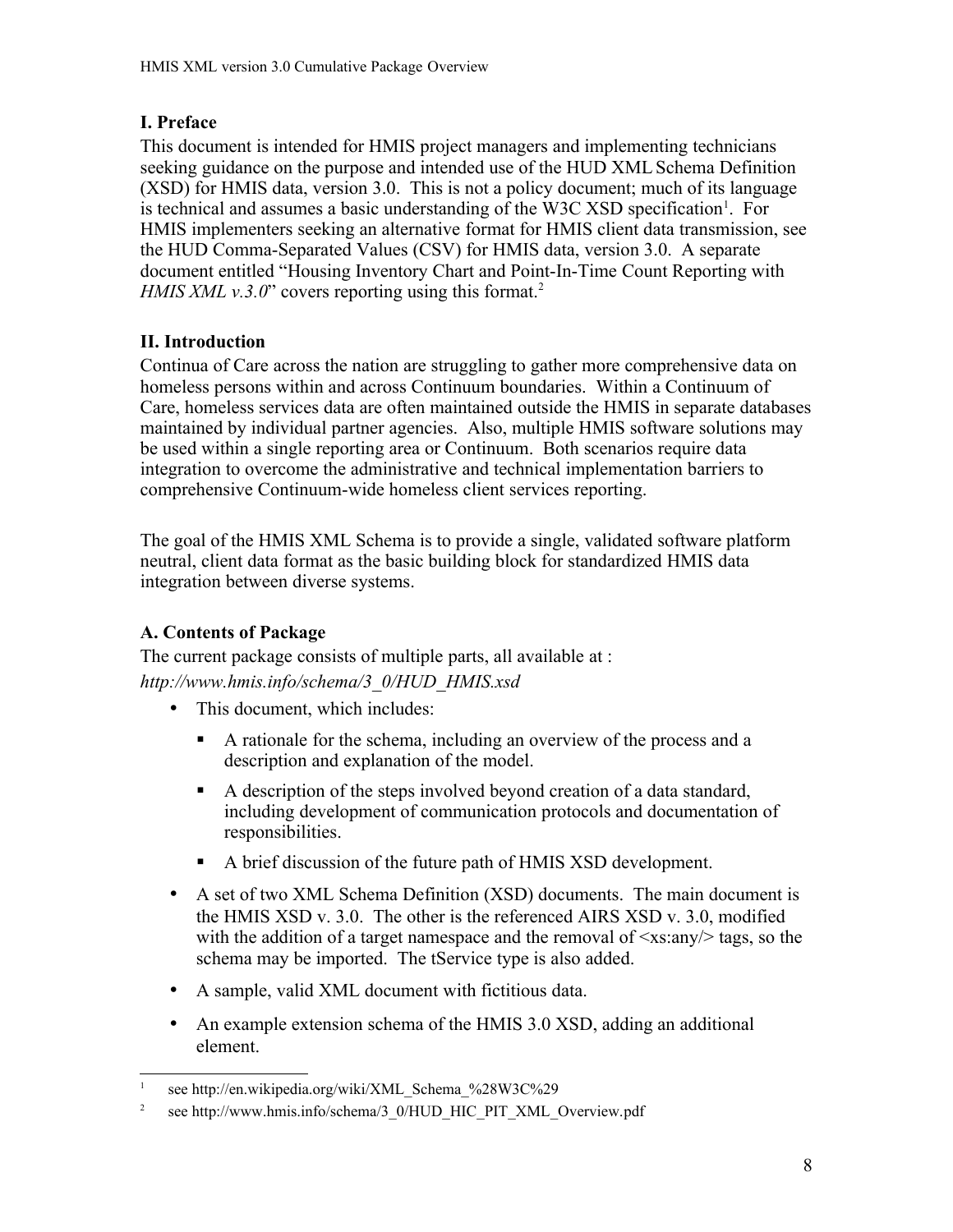- A sample, valid XML instance document for the extended schema.
- Online documentation for version 3.0, with graphical representation, is available at: [http://www.hmis.info/schema/3\\_0/docs/HUD\\_HMIS\\_3\\_0.xsd.html](http://www.hmis.info/schema/3_0/docs/HUD_HMIS_3_0.xsd.html)

Inline documentation in the HMIS XSD correlates each schema element to an item in the *HMIS Revised Draft Notice*. Searching the HMIS Schema for the corresponding *HMIS Revised Draft Notice* element numeral provides a cross-walk between technical schema and Federal Register notice.

## <span id="page-8-1"></span>**III. Section 2: Data Integration Rationale**

## <span id="page-8-0"></span>**A. Process**

The XML format is better suited than flat files, e.g. Comma-separated Values<sup>[3](#page-8-2)</sup> (CSV) files, for conveying hierarchical data. The schema can enforce a specific structure to XML data, while there is no accepted standard for enforcing a similar structure for flat files. Thus, the primary product of this effort is an XML Schema Definition (XSD) document.

Three concerns guided the original XSD development:

- 1) Modeling the data precisely as expressed by the *HMIS Revised Notice*. The scope was largely limited to those data required by the *HMIS Revised Notice*, leaving out other data that might be collected on a community level.
- 2) Accounting for the mechanics of data integration itself within the model. For example, data elements were required to track the originating database of particular records and the date when the data were collected, in order to properly synchronize the data.
- 3) Creating a clear and simple schema that could be used and understood by all HMIS developers and local database engineers and consultants who may be employed to convert data to the HMIS XSD standard.

Viewing the *HMIS Revised Notice* as the underlying requirements document, the following needs added layers of complexity:

- Certain elements are collected generally once for a person, other elements are collected once per program (SiteService) enrollment (*HMIS Revised Draft Notice*, Sec. 2). A third set of elements are historical data collected multiple times within a single program (SiteService) enrollment (see *HMIS Revised Draft Notice*, Exhibits 1-2 and 1-3), for example, during SiteService entry, and at exit.
- In several instances, the *HMIS Revised Draft Notice* supplies a list of response codes and mandates that more than one answer must be allowed.
	- Examples of this are race, educational degrees, income, and school barriers. These elements are relationally modeled as child tables rather than as yes/no fields for each element, which would not have allowed the inclusion of the

<span id="page-8-2"></span><sup>3</sup> see http://en.wikipedia.org/wiki/Comma-separated\_values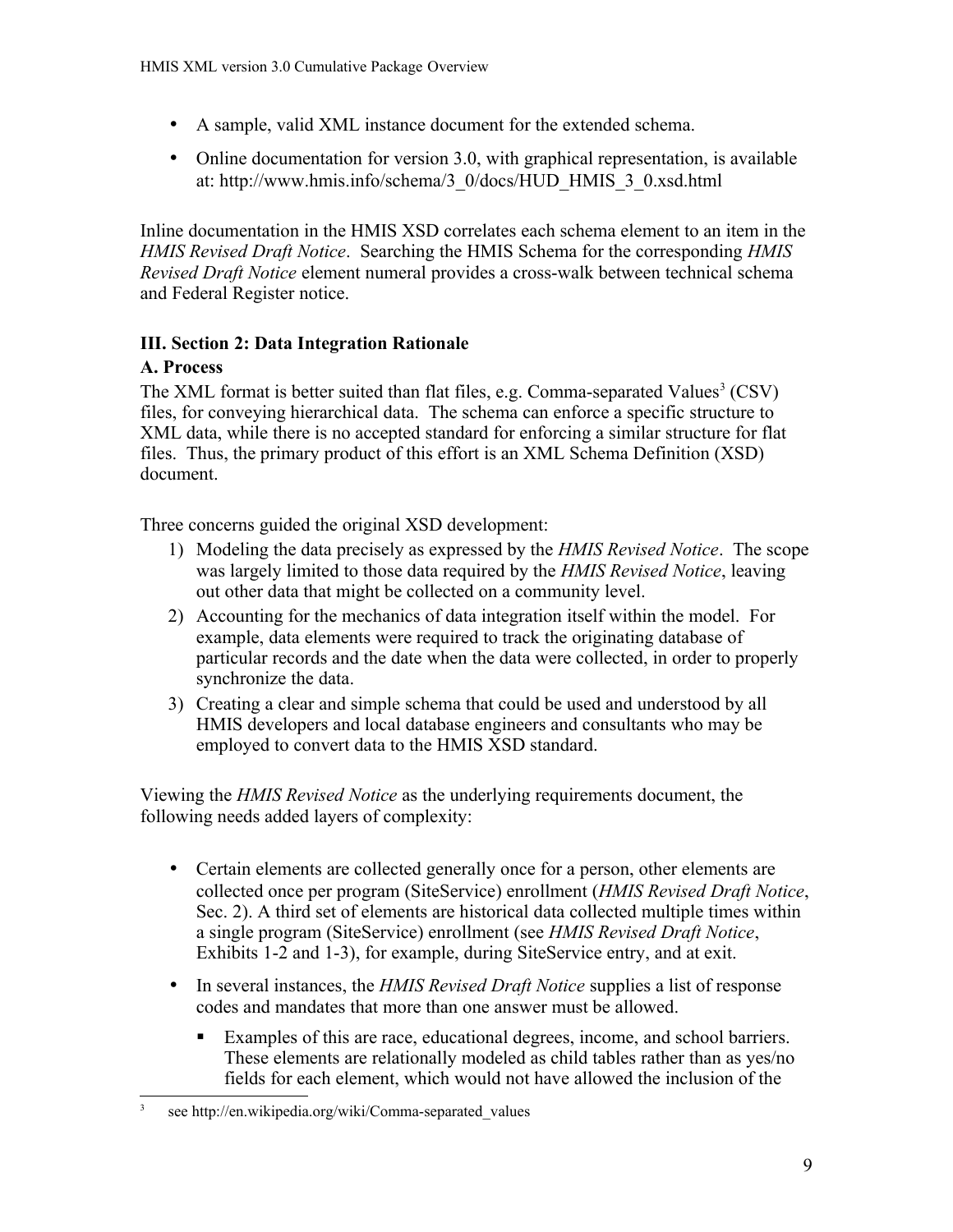standard codes HUD requires.<sup>[4](#page-9-1)</sup> In the HMIS XSD, they are unbounded child elements, either simple or complex as appropriate.

• Since HUD has mandated particular numeric codes for all standard values, the model must enable the transmission of numeric codes, rather than the descriptive values.

Version 3.0 of the HMIS XSD incorporates the Revised HMIS Data Standards issued by HUD in June 2009 as well as the draft data standards issued in July 2009<sup>[5](#page-9-2)</sup> and subsequent changes prior to the OMB approval process, completed in March 2010. These include a numerous changes to the data elements. Most significantly, the 2009 Standards include data elements required for "Homelessness Prevention and Rapid Rehousing Program" (HPRP) reporting as well as required "Program Descriptors," which convey extensive information about homeless programs themselves.

This version also attempts to incorporate suggestions raised by those who have implemented previous versions of the schema. It also adds or changes data elements and response values mirroring changes to the *HMIS Revised Draft Notice*. A listing of the specific changes made in Version 3.0 are described in Appendix 1.

**Note:** This document does not attempt to describe the meaning of data elements that are already included in the *HMIS Revised Draft Notice* or to justify, refine, or clarify any of the data definitions given in the Notice. Instead, this document describes the decisions made in modeling the data and highlights data elements that were not in the *HMIS Revised Draft Notice* but were included in the Schema for technical reasons or out of anticipation of need.

#### <span id="page-9-0"></span>**B. Overview of Schema**

For readers who are already familiar with XML, the following section describes some aspects of the HMIS XSD. Otherwise, there are many good introductions<sup>[6](#page-9-3)</sup> to XML and XML Schema on the web, which should b**e** read before continuing this document.

<span id="page-9-1"></span><sup>4</sup> In relational modeling, a "child table" refers to a table that can have multiple records compared to a "parent" table, which would have only one record. Thus, if one person can have multiple races, then the person table is the parent table, and the table of the person's races is the child. In XML, when one element appears inside another element, the container element is the parent.

<span id="page-9-2"></span><sup>&</sup>lt;sup>5</sup> In June 2009, in order to accommodate the Congressionally mandated deadlines of American Recovery and Reinvestment Act (ARRA), HUD received "emergency clearance" from the Office of Management and Budget (OMB) for a revision to the data standards after an abbreviated Notice and Comment period. This clearance is only valid for six months. In July of 2009, HUD released a revised draft version of the Standards for a full 60-day Notice and Comment period. The final data elements released subsequent to this period will be valid for three years or until superseded by further Notice or Regulation. The only distinction between the June "final emergency" Standards and the July draft standards is that Section 4.15 "Client Outcome Measures" appears in the July version, but was not in the June version. This insertion caused a renumbering of June Section 4.15 "Optional Data Elements" to become Section 416 in the July version.

<span id="page-9-3"></span><sup>&</sup>lt;sup>6</sup> [http://en.wikipedia.org/wiki/XML\\_Schema](http://en.wikipedia.org/wiki/XML_Schema) and<http://www.w3.org/XML/Schema>are two useful sites to begin learning XML Schema.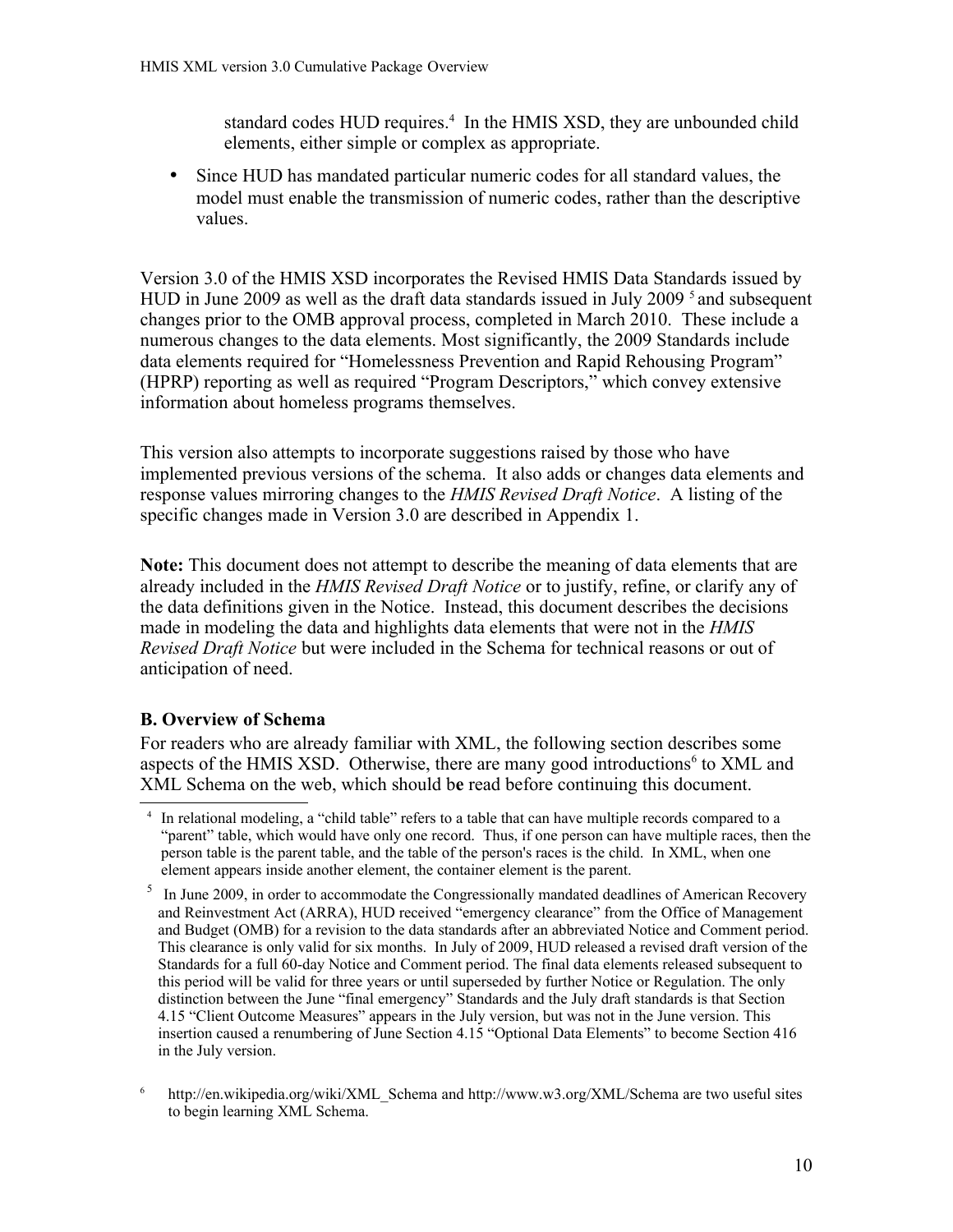

*UML Class Diagram for HMIS XSD, version 3.0*

**Very few data elements are mandatory**. The mandatory elements are limited to those data that are logically necessary in order to produce meaningful information. The mandatory elements should not be confused with the Universal data elements mandated by HUD. Programs are mandated to collect Universal data elements, but the entire data set is not invalid if one person's record is missing one data element.

All elements are based on top level types. These top level types are often reused multiple times within this schema, and can be imported into a new schema for extension. Some types are imported from the AIRS Schema<sup>[7](#page-10-0)</sup>, so the namespaces "hmis" and "airs" and "xsd" are used to keep elements' origins clearly denoted.

A simplified view of the hierarchy of major complex elements in an XML instance document is shown in Figure 1, followed by a description and rationale for these elements. In the description, each Roman numeral (I, II, III) section represents a cluster of elements grouped for logical reasons, and Arabic numbered (1, 2, 3) sections represent distinct complex element sequences.

<span id="page-10-0"></span><sup>7</sup> AIRS is the Alliance of Information and Referral Services, "AIRS is the professional association for over 1,200 community Information and Referral (I&R) providers, primarily in the United States and Canada" http://airs.org/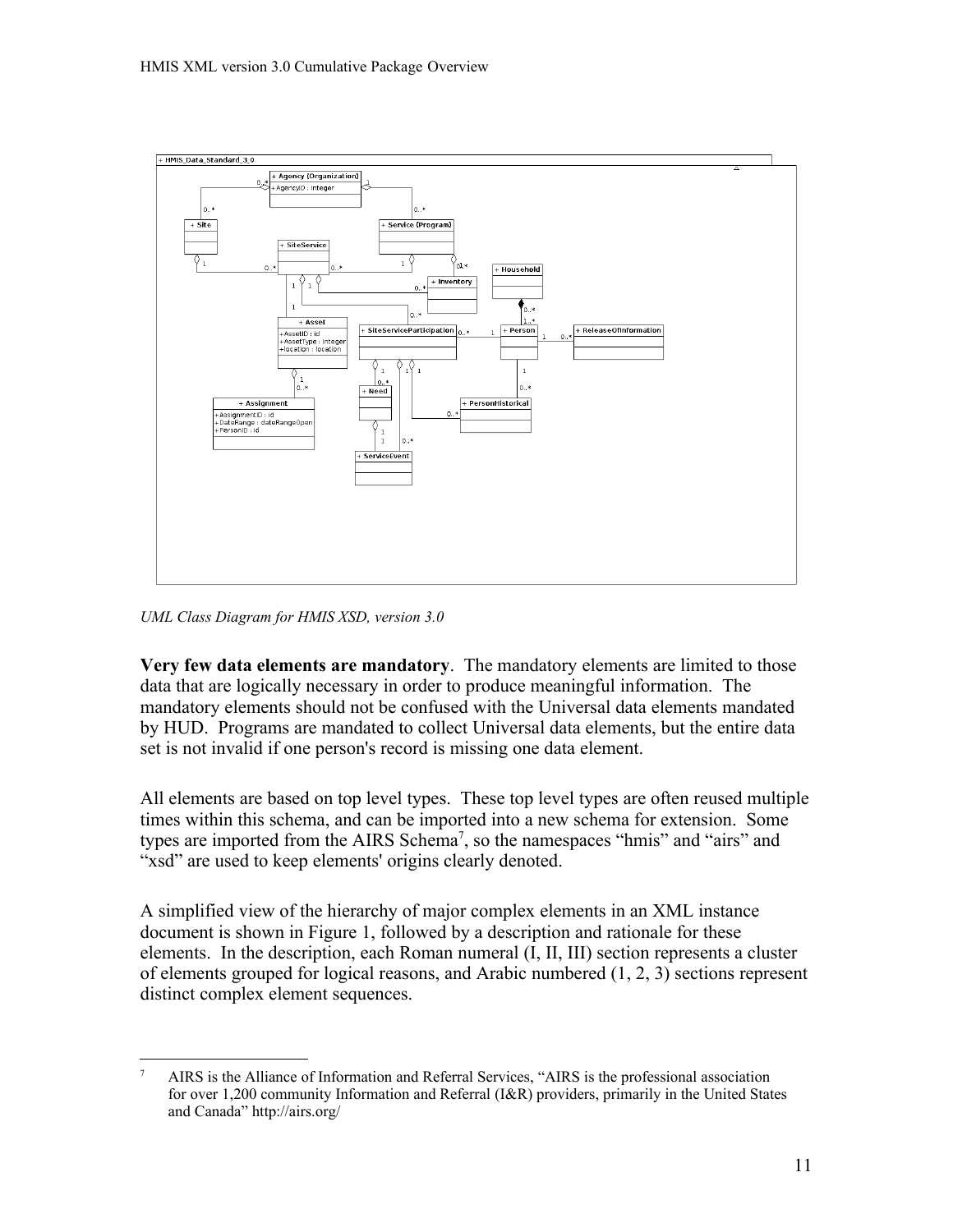#### <span id="page-11-5"></span>**IV. XML Instance Element Documentation.**

#### <span id="page-11-4"></span>**A. Integration Structural Elements**

These elements collect information specific to the data integration environment, enabling synchronization and the tracking of data to its source, which may be needed for resolving errors or other data validation or quality issues.

#### <span id="page-11-3"></span>**1. Sources**

*Parent Element:* None, it is the "root" element *Attribute:* version

The 'Sources' element holds a sequence of Source subelements. Each Source subelement represents a unique data source for XML data contained within. The version attribute simply tracks the version number of the HMIS Schema used by the XML instance document (*i.e.* if this particular schema is used, the version would be 3.0). Sources contains one or more Source elements. Within each Source, the SourceID should be initially assigned by the target database, *i.e.*, the database integrating the data, and it should be unique across the implementation. SourceName is simply a string intended to give the SourceID a familiar name. SoftwareVendor describes the provider of the XML generating software (including community maintained systems with no vendor) and SoftwareVersion details the version number of the software system being used. The remaining elements before Export hold contact information for the individual directly responsible for the sending database, *i.e.* a database administrator or the IT department manager.

#### <span id="page-11-2"></span>**2. Export**

#### *Parent Element:* Source

Over time, each data source will produce multiple exports. This element records information about the beginning and end of the period for which data were extracted and the actual date of the export. In an XML instance file, a Source element can have many exports. All the following payload elements are part of an export.

#### <span id="page-11-1"></span>**B. Payload Elements**

#### <span id="page-11-0"></span>**1. Agency**

#### *Parent Element:* Export

This element describes an organization participating in a Continuum of Care and is just a reference to the Alliance of Information and Referral Systems (AIRS) XSD version 3.0 tAgency<sup>[8](#page-11-6)</sup> type. It indexes the agencies using the tAgency.Key element. This data could also be transmitted separately using just AIRS XML version  $3.0^{\circ}$ , and was included in the

<span id="page-11-6"></span><sup>8</sup> See the AIRS 3.0 style guide at: http://www.airs.org/StyleGuide

<span id="page-11-7"></span>AIRS Schema, version 3.0 available at http://cse.unl.edu/~bkutsch/3\_0\_Final.xsd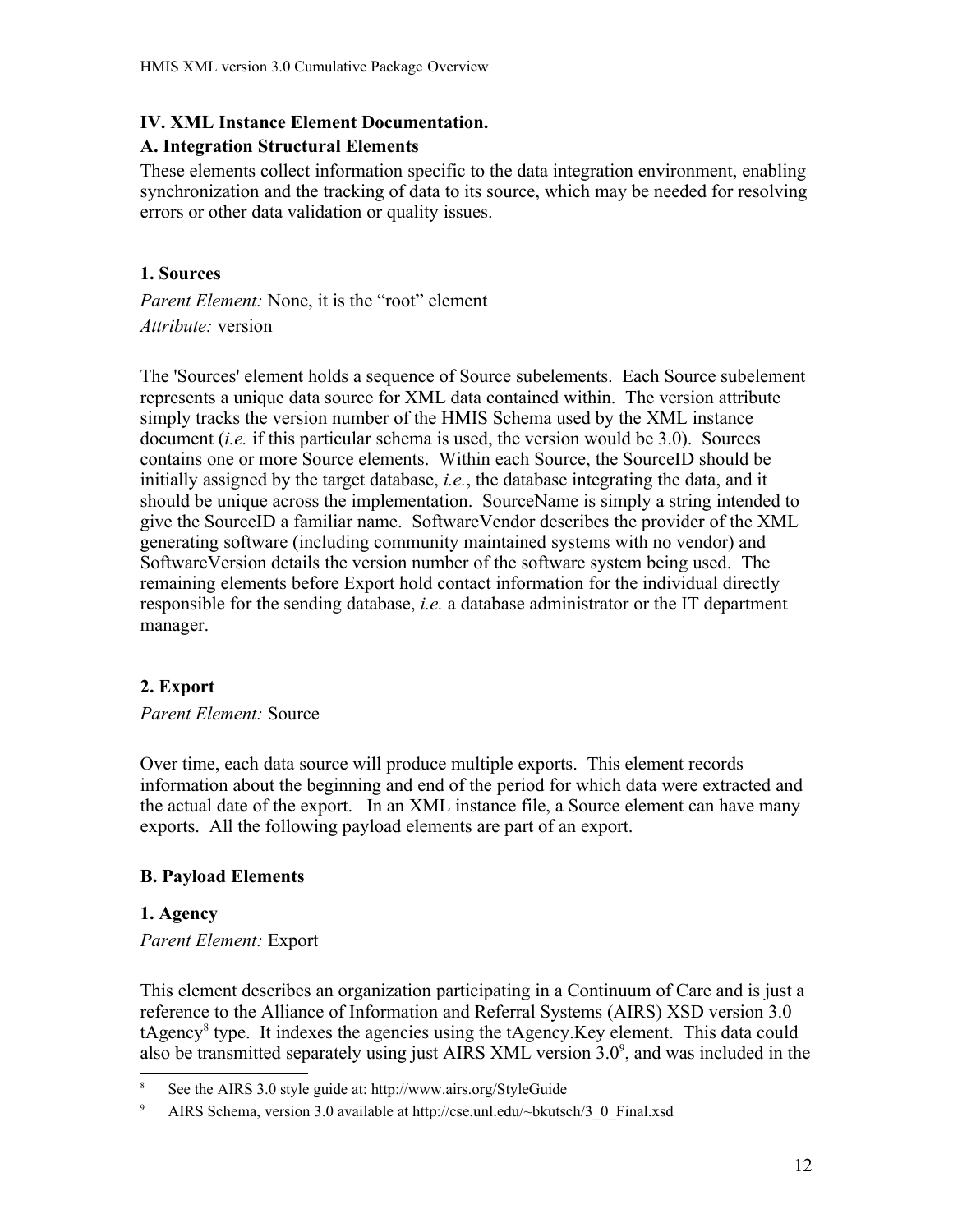HMIS Schema as a convenience, so only one XML file need be transmitted in certain data integration scenarios.

#### <span id="page-12-1"></span>**2. Household**

*Parent Element:* Export

This element allows household groupings of persons to be conveyed. Household can contain multiple Member elements, each describing their ID and relationship to the head of household. In the household element, one or more of the members can have their ID designated as HeadOfHouseholdID. The *HMIS Revised Draft Notice* (Section 3.15) states that "a household is a group of persons who together apply for homeless assistance services." Thus, the household is not static for a particular person, but is based on a site service enrollment. A person can be a member of multiple households. Multiple persons in the same household should have the same household identification number. Household identifiers should be generated by the source database. A combination of the SiteService identifier and the locally generated HouseholdID will be unique across the implementation.

#### <span id="page-12-0"></span>**3. Person**

#### *Parent Element:* Export

This element includes identifying information about an individual and any other personal data that will very rarely change over time or between collecting agencies. As such, only minimal data is associated directly with the Person entity.

All of the identifying elements directly under Person may occur only once, except Race and OtherNames. The Race element can occur multiple times allowing for multiple races for each person. OtherNames is a complex type containing the various parts of the person's other names. Multiple sets of OtherNames can also occur.

The PersonID is populated from the data source and uniquely identifies a person in the system. The SourceID concatenated with the PersonID should avoid PersonID collisions when merging multiple databases. The merged database should implement algorithms to unduplicate across databases using the personal information within the Person element.

To make the schema more flexible for purposes of implementing local policies for deidentification and unduplication, the acceptable formats for the Social Security Number and the child elements of Person allow for a choice of either plain text or hashed values.

<sup>&</sup>lt;xsd:element name="LegalFirstName" type="hmis:hashingChoice" minOccurs="0"</xsd:element> ... <xsd:complexType name="hashingChoice"> <xsd:choice>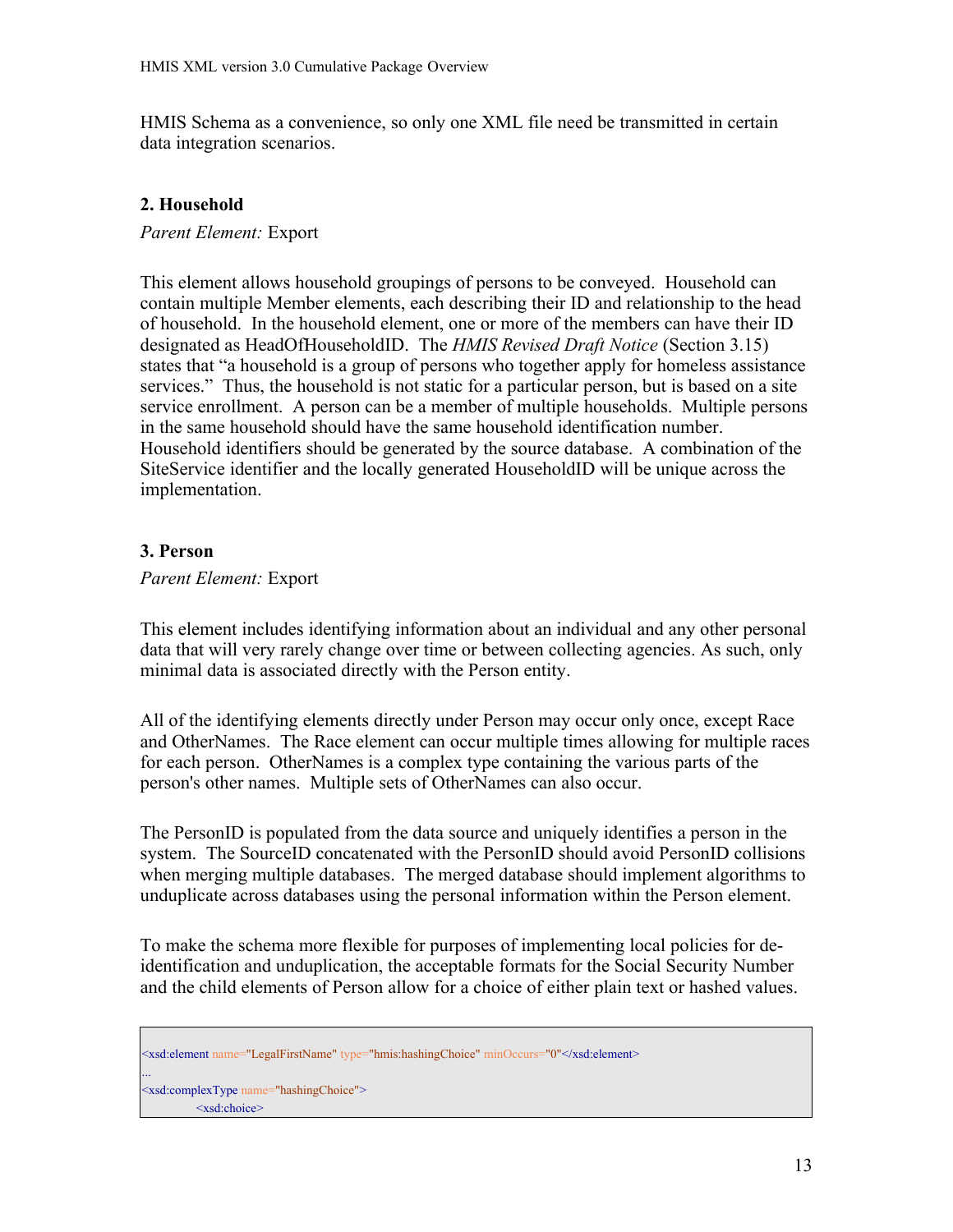

In the XML instance documents, the various elements contributing to the PersonID hash result may or may not actually have data in them. The reason for this is to provide implementers flexibility in how they want to implement (or not implement) hashing security and unduplication algorithms. One has the choice of:

• Not transmitting personal identifying information for client confidentiality and simply transmitting the hashed PersonID for unduplication

```
Example:
```

```
<hmis:PersonID>
          <hmis:Hashed hmis:dateCollected="2006-05-04T18:13:51.0Z" hmis:dateEffective="2006-05-04T18:13:51.0Z"
 hmis:dataCollectionStage="2">g8u7Kyg6</hmis:Hashed>
</hmis:PersonID>
...
<hmis:LegalFirstName hmis:dateCollected="2009-08-01T00:00:00"/>
```
*\*Note: omitting the empty LegalFirstName element entirely is a more efficient transmission format for the above example.*

• Transmitting hashed personal identifying information and also transmitting the hashed PersonIDStr for unduplication

#### *Example:*



• Transmitting clear text personal information and also transmitting the hashed PersonID for unduplication

#### *Example:*

```
<hmis:PersonID>
         <hmis:Hashed hmis:dateCollected="2004-08-01T00:00:00" hmis:dateEffective="2006-05-04T18:13:51.0Z"
hmis:dataCollectionStage="2">DCF017Y0</hmis:Hashed>
</hmis:PersonID>
...
<hmis:LegalFirstName>
         <hmis:Unhashed hmis:dateCollected="2004-0801T00:00:00">Washington </hmis:Unhashed>
```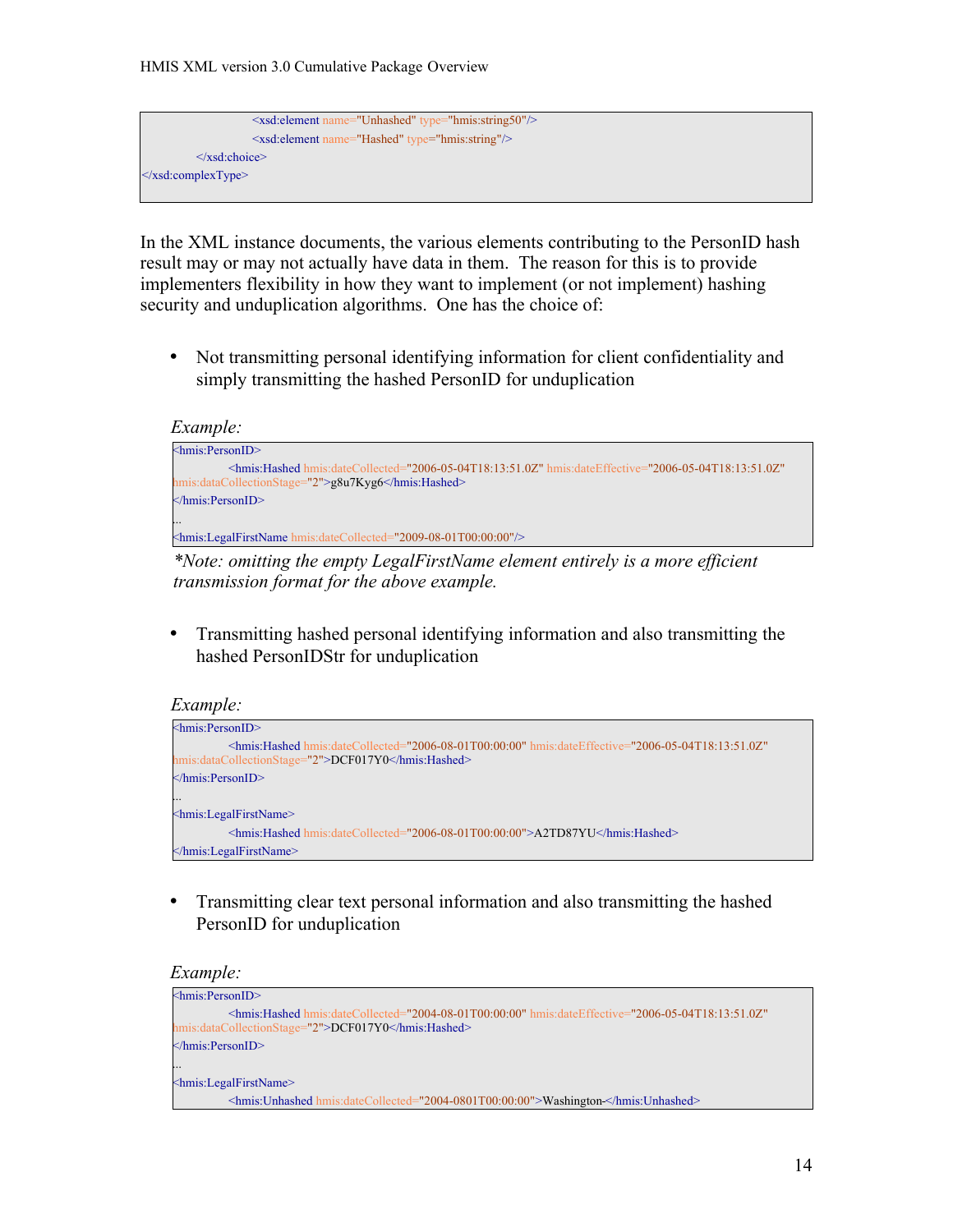</hmis:LegalFirstName>

One could also present clear text PersonIDs as integers or strings with the combinations above. Regardless of the method, the XML instance documents clearly indicate which is occurring.

#### <span id="page-14-2"></span>**a. OtherNames**

#### *Parent Element:* Person

This element is not required in the *HMIS Revised Draft Notice*, however, it is useful for shared case management. This element is not required for every person, and can occur multiple times to hold many additional names.

#### <span id="page-14-1"></span>**b. PersonHistorical**

*Parent Element:* Person or SiteServiceParticipation (depending on whether wrapped within an entry/exit or not)

The bulk of the "Program-specific" data elements (versus "Universal", per *HMIS Revised Standards*) collected on each person are captured within the PersonHistorical element and its subelements. Each person can have zero or many PersonHistorical records. PersonHistorical can be transmitted independently of SiteServiceParticipation, by placing it directly under a Person element.

The PersonHistorical element includes many simple subelements that are collected for all persons, as well as many that are collected only for adults or only for children.

All subelements of PersonHistorical are unbounded elements, allowing for multiple or zero responses. PersonHistoricalID establishes a unique index for the transmitted set of PersonHistorical data. SiteServiceID attributes the PersonHistorical data set to a particular SiteService, and corresponds to airs:tSiteService.Key. Many elements have their own indexes, since they contain clusters of subelements.

HUDChronicHomeless and HUDHomelessEpisodes are not specifically listed as data elements in the *HMIS Revised Draft Notice*, however, they are frequently tracked in HMIS systems and reported upon by CoCs.

PersonAddress (except ZIP Code), PersonEmail, and PersonPhoneNumber are not located in the *HMIS Revised Draft Notice*, but are commonly tracked in HMIS systems and useful for shared case management purposes.

#### <span id="page-14-0"></span>**c. ReleaseOfInformation**

*Parent Element:* Person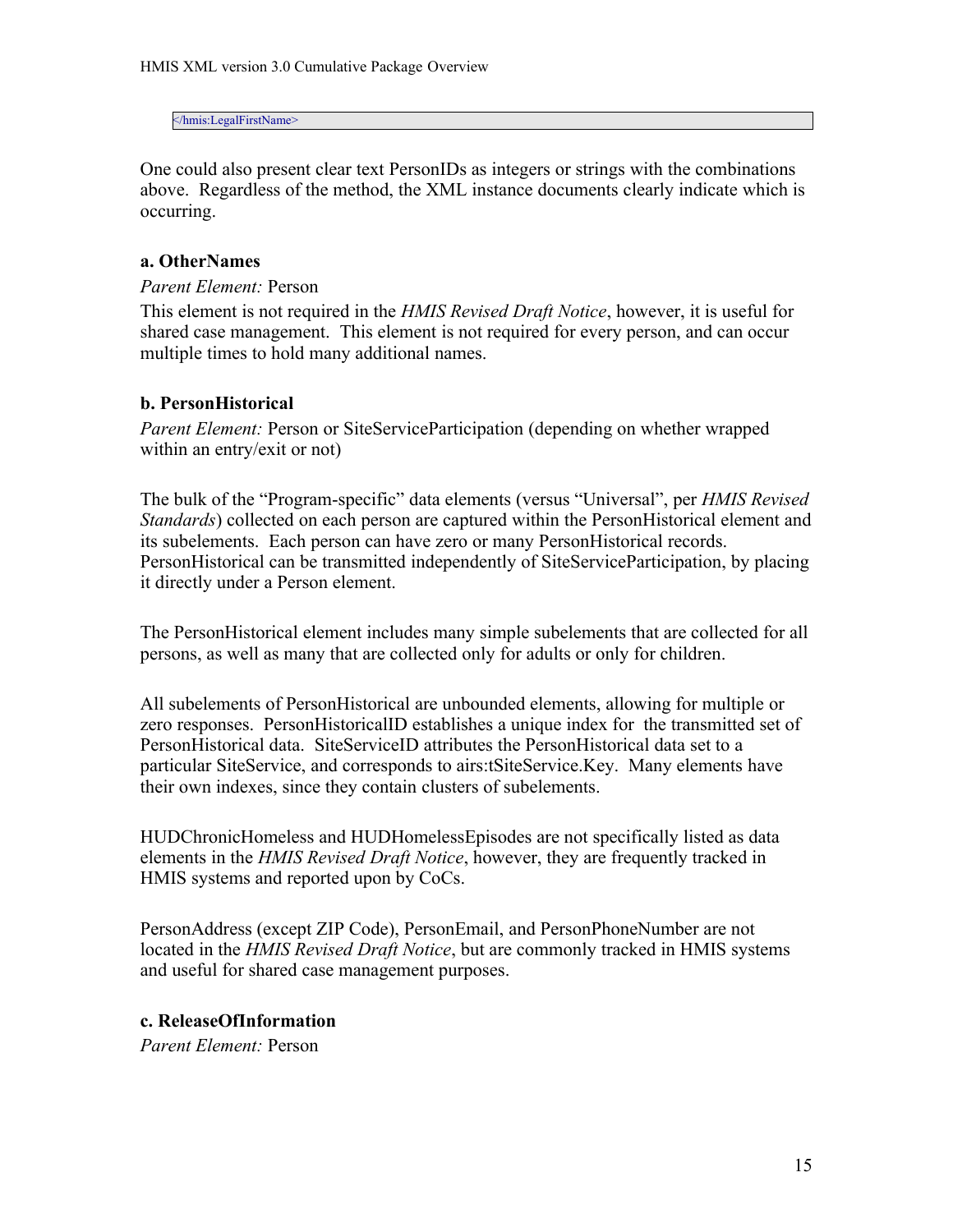The Release of Information complex element contains a record of a person's consent to share their personal information for a particular SiteService during a defined time frame. ReleaseOfInformation includes subelements ReleaseOfInformationID to index the releases, SiteServiceID to relate the release to a specific site service, and EffectivePeriod to limit the release to a specific time frame.

#### <span id="page-15-1"></span>**d. ServiceEvent**

*Parent Element:* Person or SiteServiceParticipation (depending on whether wrapped within an entry/exit or not)

The ServiceEvent element describes particular services actually rendered for a particular person or household, via the subelement HouseholdID. This entity stores data on the date and type of service, as described by the *HMIS Revised Draft Notice.* The ServiceEvent can be classified as one of:

- HMISServiceType: An additional field is grouped with the element to allow for free text description of the service if the code for "other" is used.
- FinancialAssistance: Required for HPRP services only. Subindexed with numerous subelements
- RelocationStabilizationServiceType: Required for HPRP services only.

To increase the flexibility and usefulness of ServiceEvent data certain elements are included that are not described in the *HMIS Revised Draft Notice.* These include:

- <ServicePeriod>...<EndDate>, which captures the end date of the service.
- ServiceUnit, which indicates whether the ServiceEvent was delivered to an individual or the entire household. In the latter case, the ServiceEvent record need only be included under the head of household. A family apartment unit is an example of a service delivered to an entire household.
- QuantityOfService, which can be used to indicate, for example, dollar amounts if the service is rental disbursements.
- QuantityOfServiceMeasure describes the unit of measure used for the QuantityofService element.
- AIRSCode, this string can be used to track the standard taxonomic code from the Alliance or Information and Referral Services (AIRS), *e.g.*, "BH-180" if the service is Emergency Shelter.
- IsReferral allows a ServiceEvent to be flagged as a referral as opposed to a directly provided service.

#### <span id="page-15-0"></span>**e. SiteServiceParticipation**

*Parent Element:* Person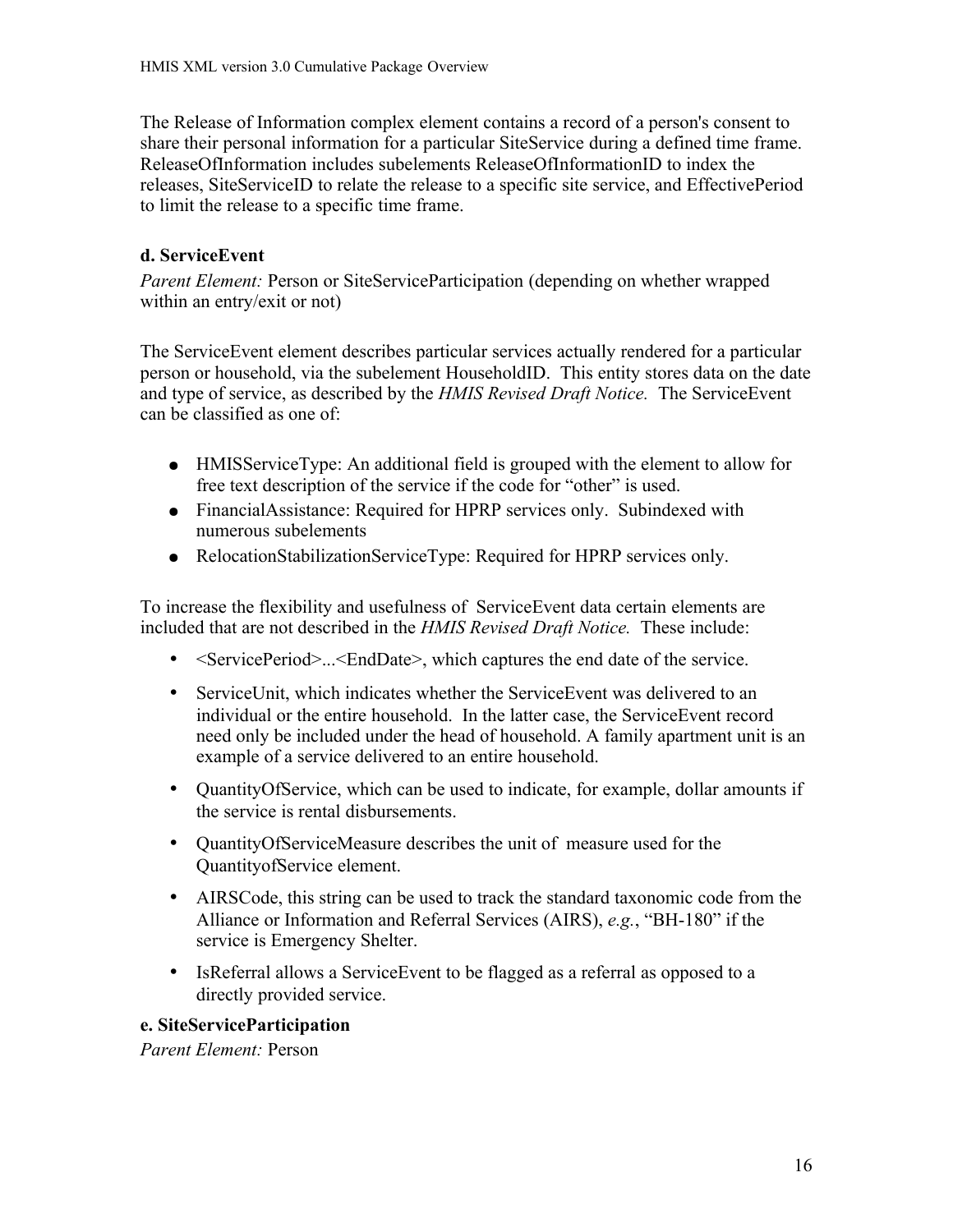SiteServiceParticipation relates a person to a SiteService and tracks data that are specific to a person's enrollment in a SiteService. The SiteService is associated with the SiteServiceID subelement.

A Person record may have multiple SiteService enrollments for different SiteServices, or for the same SiteService with different dates. SiteServiceParticipation should not be confused with the ServiceEvent element. The former references overall enrollment in a SiteService (*i.e.* program site), the latter references particular actions/events performed on behalf of a client. Thus, if a SiteService entails multiple counseling sessions, say one per week over ten weeks, there would be one SiteServiceParticipation record and ten ServiceEvent records.

HouseholdID is included as an element within SiteServiceParticipation to flag an entire household, of which the enclosing Person record is a member, as having participated as well in the same SiteService. The *HMIS Revised Draft Notice* (Section 3.15) states that " A household is a single individual or a group of persons who together apply to a CoC program for services. ". Thus, the household membership is not static for a particular person, but is based on a SiteServiceParticipation. Multiple persons in the same household should have the same household identification number. Household identifiers should be generated by the source database. A combination of the SiteService identifier and the locally generated HouseholdID will be unique across the implementation.

A SiteServiceParticipation can optionally encapsulate Need, PersonHistorical, and ServiceEvent (by itself without an associated Need) subelements.

#### **i. Need**

*Parent Element:* SiteServiceParticipation

Needs are not part of the *HMIS Revised Draft Notice*, however fulfillment of identified client needs are central to most HMIS software architectures, as well as CoC board reporting. Need elements track AIRS services/service categories a person requires, as opposed to any actual services received. A Need element contains many subelements, including NeedID as an index, ServiceEventID to tag specific service events as pursuant to need fulfillment, Taxonomy to hold the AIRS Taxonomy Code of the need, NeedStatus to indicate fulfillment state of the need, and SiteServiceID to credit a specific site service with registering the need.

#### <span id="page-16-0"></span>**4. Service**

#### *Parent Element:* Export

Service is equivalent to a "Program" in the *HMIS Revised Draft Notice*. Its terminology originates from the AIRS Agency/Site/Service model, which separates legal entity from locus and program, respectively. Service represents a multi-site delivery of coordinated assistance to clientèle, perhaps funded by multiple funding sources. Subelements are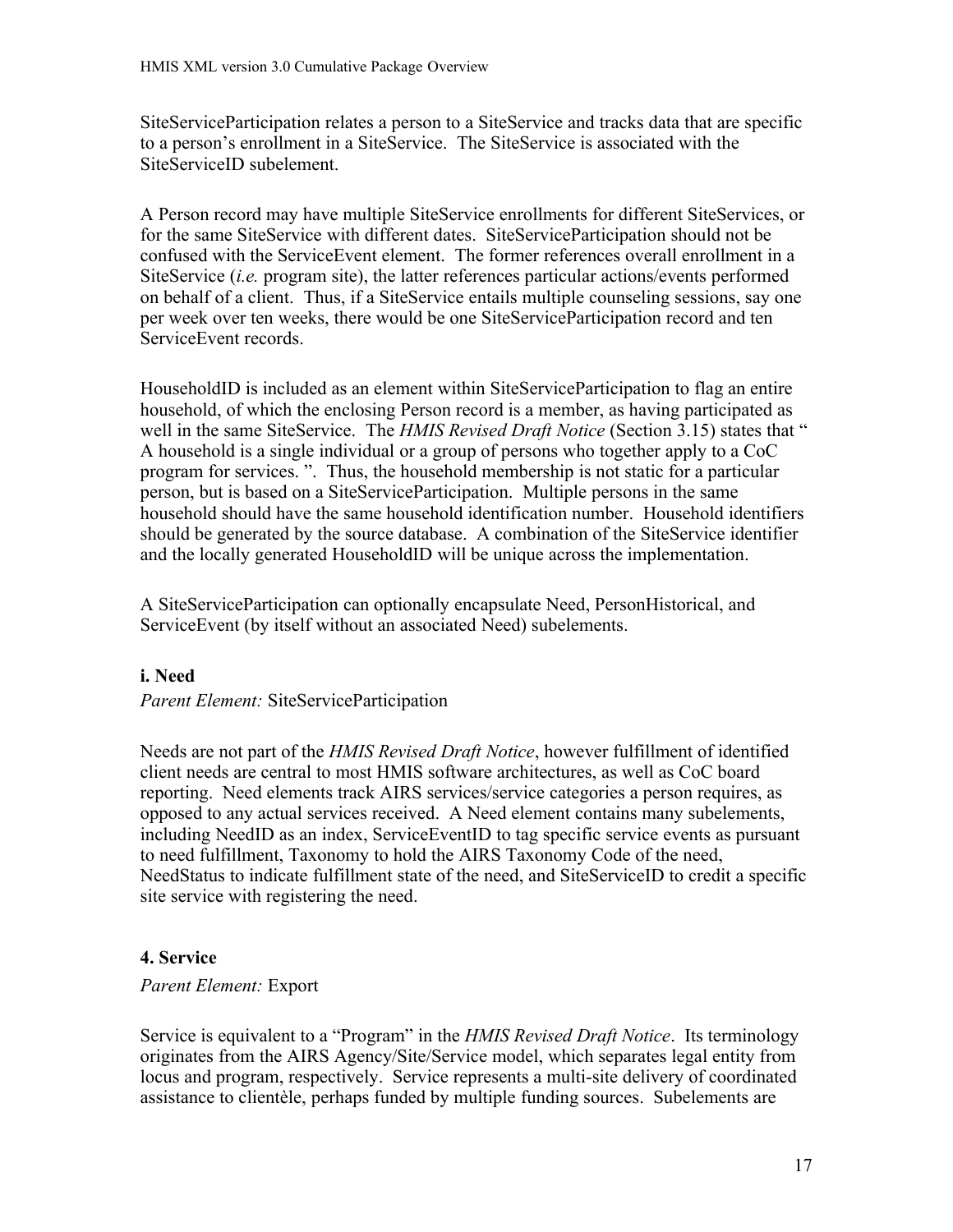COCCode, ConfigurationType, DirectServiceCode, GranteeIdentifier, IndividualFamilyCode, Inventory, ResidentialTrackingMethod, ServiceType, TargetPopulationA, and TargetPopulationB. The HMIS XSD inline documentation cross-references each subelement to its associated *HMIS Revised Draft Notice* location. IndividualFamilyCode is an exception. It tracks whether the SiteService serves individuals, families, or both. This information is useful for data analysis and reporting. For example, the Annual Homeless Assessment Report (AHAR) asks for data on families and individuals separately.

#### <span id="page-17-1"></span>**5. Site**

*Parent Element:* Export

Site is simply the AIRS XSD version 3.0 tSite type extended with a deleteStampGroup attribute group for data integration purposes (see deleteStampGroup in Section IV. C.). It is included with the HMIS Schema so that AIRS agency/site/service information can be transmitted in a single HMIS XML file along with HMIS client information.

#### <span id="page-17-0"></span>**6. SiteService**

#### *Parent Element:* Export

This element captures information about services occurring at a particular physical site or location. The SiteService is defined within the Alliance of Information and Referral Services' (AIRS) XML Schema,<sup>[10](#page-17-2)</sup> and is analogous to a specific "program site" as described in the *HMIS Revised Draft Notice*. Also, AIRS and HMIS XML data are used in common scenarios, and this naming harmonization reduces confusion. The HUD HMIS site service simply extends the AIRS Schema v. 3.0's version of site service so that there is congruence between HUD HMIS and AIRS XML data elements. Included within the HMIS XSD's SiteService are subelements SiteID, GeographicCode, HMISAsset, HousingType, Inventory, Principal, SiteType. All these are referenced directly by the *HMIS Revised Draft Notice* and cross-referenced by the inline annotations in the HMIS XSD, except SiteID and HMISAsset. SiteID links the SiteService to a Site.Key, specifying the location of the SiteService. HMISAsset tracks individual beds or housing units, as opposed to tracking them in aggregate using SiteService.Inventory or Service.Inventory (when aggregate Inventory will not be tracked at the location level, and rather at the "Program" level as optionally allowed by the *HMIS Revised Draft Notice*).

The SiteService element also includes a SiteID element, which can be used to designate the physical location at which a SiteService exists. In AIRS terminology, an agency may possess many Sites which in turn may possess many Services, and the SiteService represents the intersection of the Site and Service. Use the AIRS Schema in isolation to represent complex multi-layered parent agencies, sites and site service relationships as AIRS XML.

<span id="page-17-2"></span><sup>10</sup> See<http://tinyurl.com/ywsypz>for the AIRS Wiki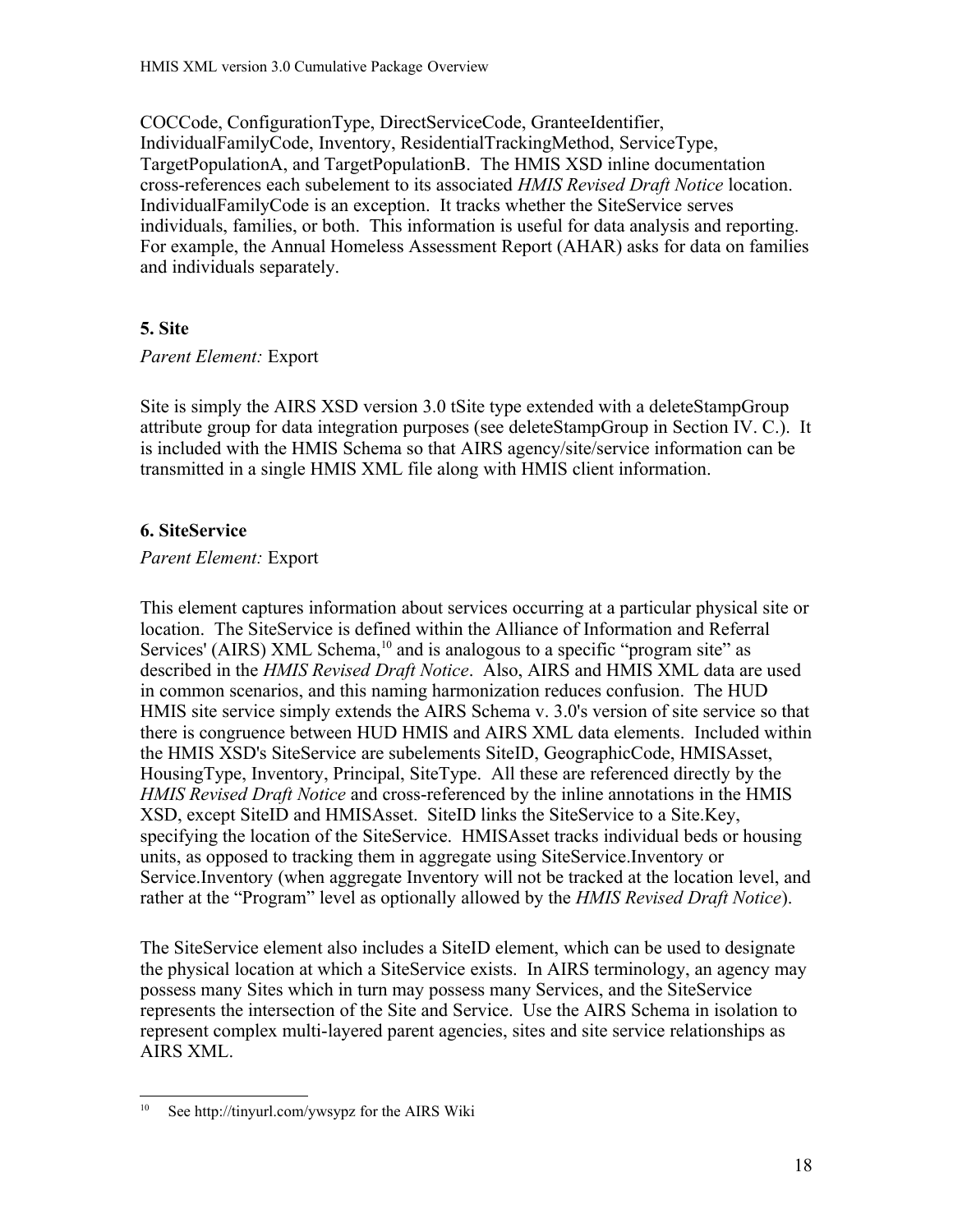Site service data will not necessarily need to be sent in every periodic upload. Rather, they can be sent during an initial transfer and only updated if changes occur.

#### <span id="page-18-2"></span>**C. Attribute Groups**

Two attribute groups are used throughout the schema: dateStampGroup and deleteStampGroup. They allow for synchronization between sending and receiving systems.

dateStampGroup encapsulates dateCollected (when data collected), dateEffective (when data is effective, so back-dating possible), and dataCollectionStage ( $1 =$  Entry,  $2 =$ During Program Enrollment,  $3 = \text{Exit}, 4 = \text{Followup}$ ).

deleteStampGroup encapsulates delete, deleteOccurred, and deleteEffective and exists to provide instructions for removing stored data by referring to its index and requesting a deletion. delete ="1" overrides the default add/update "0" for an index, which need not be specified. deleteOccurred conveys when the deletion was executed, and deleteEffective allows backdating of the deletion effective date.

#### <span id="page-18-1"></span>**D. Types**

Since the release of HMIS XSD version 2.8, top level types, both simple and complex, exist for every element declared in the schema. This allows any type, including the root element, SourceDatabase, to be imported and referenced or extended within another schema. This enables flexible, validated customization of the HUD HMIS 3.0 Schema, unlike the "Custom" tags present in version 2.7 of the Schema. An example schema demonstrating the syntax for extending the HUD HMIS 3.0 is included in the data integration package. An example XML instance document which validates against this extended schema is also included in the package.

#### <span id="page-18-0"></span>**E. Lookup Values/Enumerations**

These elements declare the acceptable values for the data elements and can be based on patterns or enumerations.

In cases where the *HMIS Revised Draft Notice* defines a specific list of acceptable codes with their description, the schema uses the codes as the acceptable values. The interpretations of the values are included in the XSD file within documentation tags. This strategy has disadvantages in that it reduces the human readability of a given XML file. That is, an individual file would require the XSD or additional information to decode the XML element values. However, it is clearly in line with HUD's intention in the *HMIS Revised Draft Notice* and it also relieves programmers of the burden of having to convert codes to values and back again to codes.

Multiple data elements might reference the same lookup enumeration if they use the same code breakdown. For example, multiple fields accept the values 1, 2, 8 or 9 even if the meanings of these values differ. (The use of the non-sequential 8 and 9 values to indicate "Don't Know " and "Refused" is mandated by the *HMIS Revised Draft Notice* and has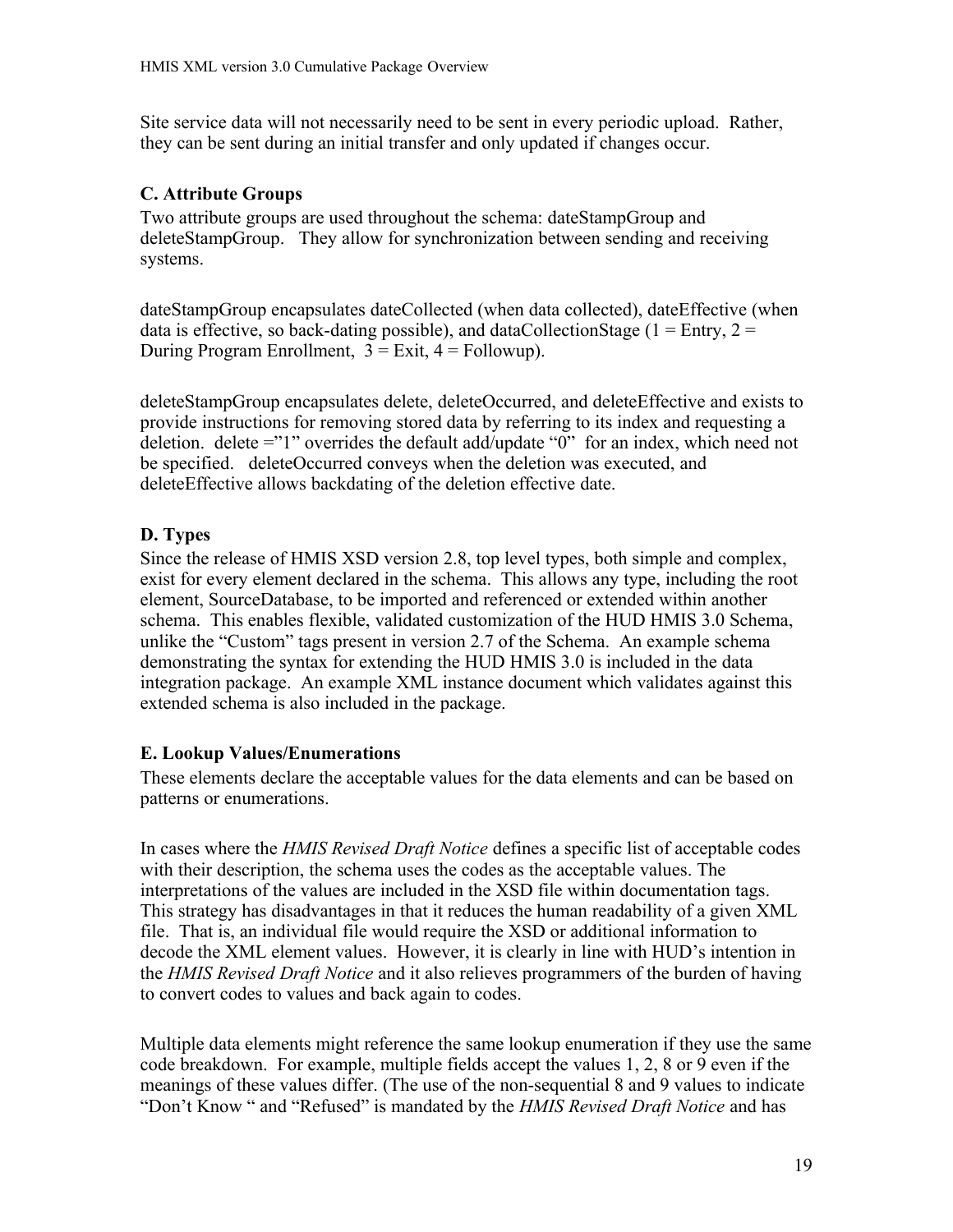the advantage of consistency across elements, even though it is somewhat non-intuitive within each element.)

Where enumerations are linked to multiple descriptions, they are named after the number of meaningful values. For example, "twoVal" refers to an enumeration with only two acceptable values.

#### <span id="page-19-1"></span>**V. Beyond the Current Package**

This data integration package is only the first step in achieving full data integration. The current specification assumes that participating stakeholders agree to use the standard XML description and will have software convert their stored data to the standard XML format. Many more steps are needed in order to actually complete the integration process. Technical steps include implementing a process for validating the data, transferring the data via a standard communication protocol (commonly SOAP or REST messaging), creating a database to act as a central repository, and devising a synchronization method. In addition to the technical steps, a number of decisions need to be made and responsibilities divided between the central agency and the participating parties.

#### <span id="page-19-0"></span>**A. Validation**

Before sending the XML, the contributing data source should validate the files. The following list presents the most commonly used XML parsers to date. Most of the tools listed here can test XML documents for being not only well formed (i.e. conform to the basic syntax of XML) but also valid (they conform to a particular schema or DTD).

| <b>Validating Parser</b>                                                           | URL                                                                 |
|------------------------------------------------------------------------------------|---------------------------------------------------------------------|
| CFX XML Parser (Coldfusion)                                                        | http://www.zrinity.com/xml/xmlparser                                |
| Crimson                                                                            | http://xml.apache.org/crimson                                       |
| JAXP                                                                               | http://java.sun.com/webservices/jaxp                                |
| libxml                                                                             | http://xmlsoft.org/                                                 |
| 1xml                                                                               | http://codespeak.net/lxml                                           |
| <b>MSXML</b>                                                                       | http://msdn2.microsoft.com/en-us/xml                                |
| Oracle                                                                             | http://www.oracle.com/technology/tech/xml                           |
| Xerces                                                                             | http://xerces.apache.org/xerces2-j                                  |
| XSV (W3.org official reference<br>implementation for validating the<br>XML Schema) | http://www.ltg.ed.ac.uk/~ht/xsv-status.html<br>convenient web form: |
|                                                                                    | http://www.w3.org/2001/03/webdata/xsv                               |

In addition to validating the XML against the HMIS XML Schema, the data should also be scrubbed to ensure that the content of the data is reasonable. Additional checks might be appropriate to ensure, for example, that birth dates are earlier than the current date, or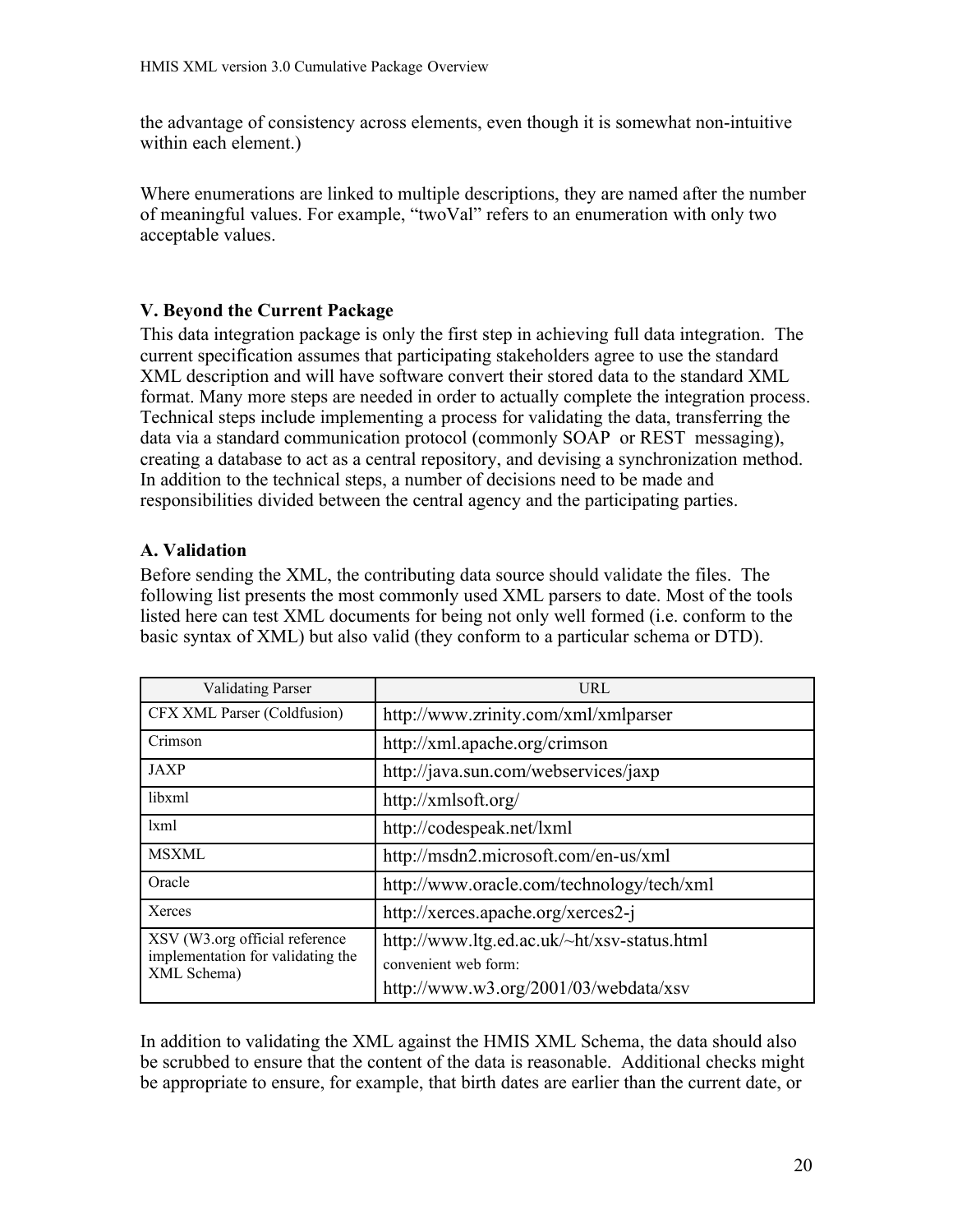that only women are marked as pregnant. This is beyond the level of validation handled by the parsers and schema.

#### <span id="page-20-2"></span>**B. Processes for Data Transfer**

There are varying levels of technological sophistication that can be implemented for transferring the data.

## <span id="page-20-1"></span>**1. Simple: Unidirectional Batched Data Uploads**

The least technically sophisticated integration approach would involve minimal automation and rely heavily on people doing the work. Consequently, data would be sent infrequently, such as quarterly or yearly. The process would be one-way. Participating agencies will not receive data back from the central repository.

Database developers of each aggregate database will develop a process for exporting the data to the XML file and provide an interface for users of the system to easily export the data for a certain date range. Many database tools have functionality to export data as XML. In addition, various tools can assist developers with this conversion process. The exported data file is uploaded via secure FTP or SSH to an Internet site managed by the central repository. In very-low level implementations the file can even be emailed, as long as the email or the attached file is encrypted during delivery transport, with at least 128-bit encryption.

#### <span id="page-20-0"></span>**2. Complex: Bidirectional Asynchronous***[11](#page-20-3)* **Messaging**

A fully integrated environment will be one that satisfies the three following characteristics. First, it allows for data to be transmitted to and from source and destination systems. Second, it is an environment where multiple human services domains such as mental health, substance abuse, and health care - in addition to homelessness - contribute data to an aggregate database. Third, it is a technically flexible environment where heterogeneous data management applications that operate under diverse messaging protocols can asynchronously push and pull data sets according to standard security and authorization mechanisms.

For this environment to be put in effect, developers at the local level must assess the most appropriate tools to implement asynchronous data transmission; develop both push and pull data extraction utilities; and integrate the array of necessary data messaging services that are more applicable to the locality.

In this environment, data transmission is bidirectional; in other words, a participating system contributes with data to an aggregate database, but also has the ability to extract up-to-date data sets from the aggregate database for analysis or consolidation purposes. Bi-directional does not necessarily mean that communication between participating and

<span id="page-20-3"></span><sup>&</sup>lt;sup>11</sup> Asynchronous means the sending server need not block/wait for the receiving server to respond before continuing on with the next task.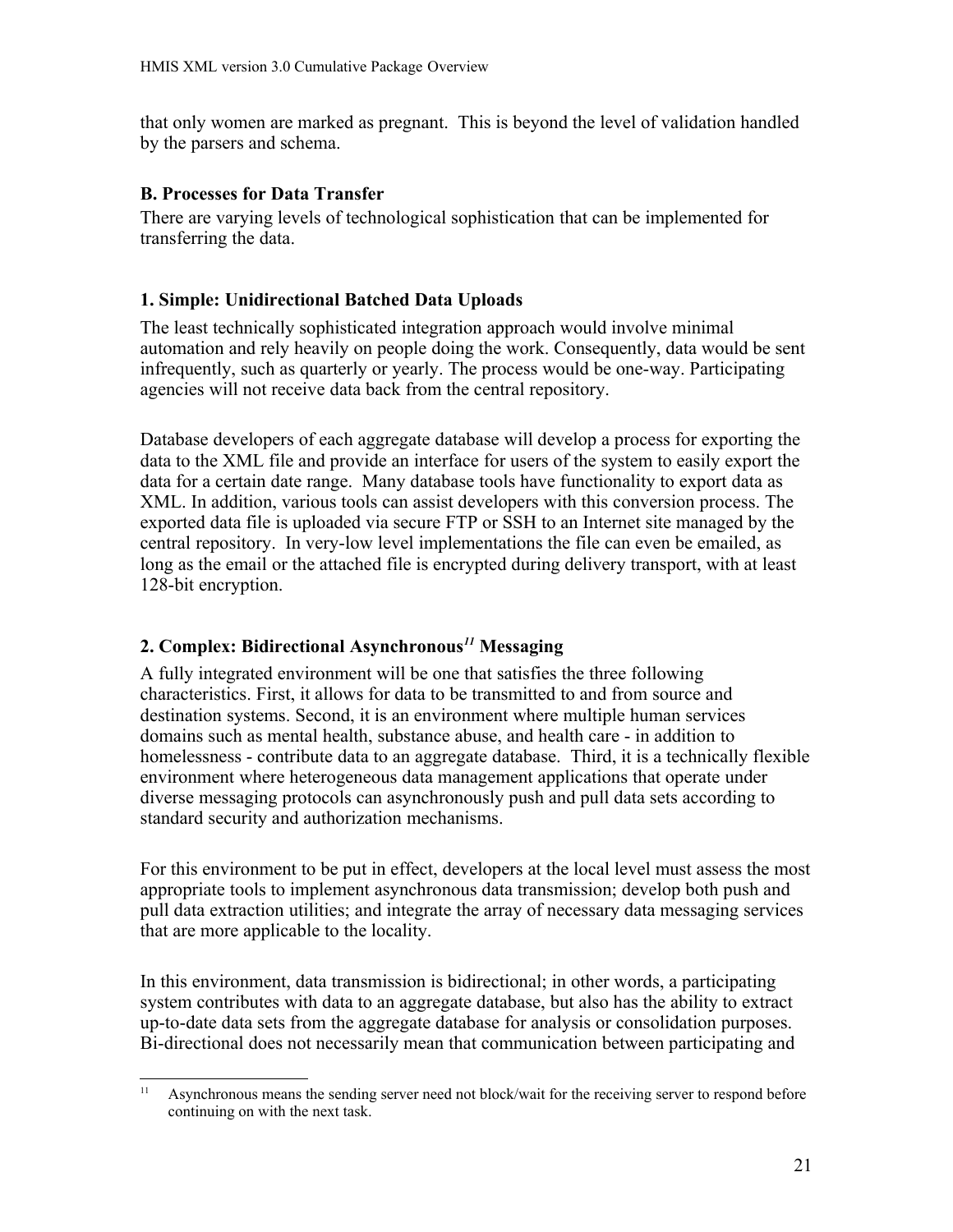integrating systems is synchronous (i.e. the ability to handle two-way communication on a real time basis). However, the ultimate data integration environment is a flexible, asynchronous, bidirectional data transmission system.

Messages should implement the basic  $ACID<sup>12</sup>$  $ACID<sup>12</sup>$  $ACID<sup>12</sup>$  record functions of "add, change, inquire, and delete", and only necessary portions of valid XML, such as a single ServiceEvent, may be present in a single message.

Commonly used messaging protocols include SOAP and REST. These protocols are often referred to as web services, as they overlay the Internet as the underlaying physical transport. SOAP and REST attempt to accomplish the same means and they are competing messaging methods. Freely available SOAP/REST HMIS APIs and code are still needed by the HMIS data integration community.

#### <span id="page-21-0"></span>**C. Converting from XML to Databases**

The administrator of the central repository creates the data warehouse to store the data sent by multiple data sources. In general, there are two approaches to storing XML in databases: data-centric and document-centric. In the document-centric model, the database stores each XML file as a complete document or in a manner that is easily suited to retrieving the data again as a separate XML file. The data-centric model stores the data within the XML document rather than the XML document itself. The data-centric model is often most appropriate for HMIS purposes since the primary data source and destination is typically a relational database.

The process of transferring data to a relational database is called "shredding" XML into tables. Most major relational database systems have built-in functionality to handle this process, especially if the database schema maps closely to the XML schema. A closely mapped database would consist of separate tables for every complex element as well as every element that may occur multiple times. The columns in each table will consist of all of the simple elements contained with the complex elements. Usually though, software must be written to handle the complex logic of shredding XML files into a relational database, since there is typically significant dissimilarity between the HMIS format and the destination relational model. In addition, a wide array of middleware products is available to assist with the process of mapping between XML schemas and databases. A good overview of the relationship between XML and databases as well as lists of databases and middleware that support conversion between XML and databases can be found a[t http://www.rpbourret.com/xml/XMLAndDatabases.htm .](file:///home/eric/workspace/xsd.alex/home/eric/workspace/workspace/reposHUD/tags/HUD_HMIS_XML/.evolution/cache/tmp/evolution-tmp-Sx80tm/ http://www.rpbourret.com/xml/XMLAndDatabases.htm)

The process of importing data may also incorporate the matching of client records immediately. In that case the import script would include the process of searching the current database to determine whether the person is already present. If so, the person record would be updated rather than inserted, and the database would be unduplicated at all times. Alternatively, it is possible to simply insert all records into the aggregate

<span id="page-21-1"></span><sup>&</sup>lt;sup>12</sup> http://en.wikipedia.org/wiki/CRUD (acronym)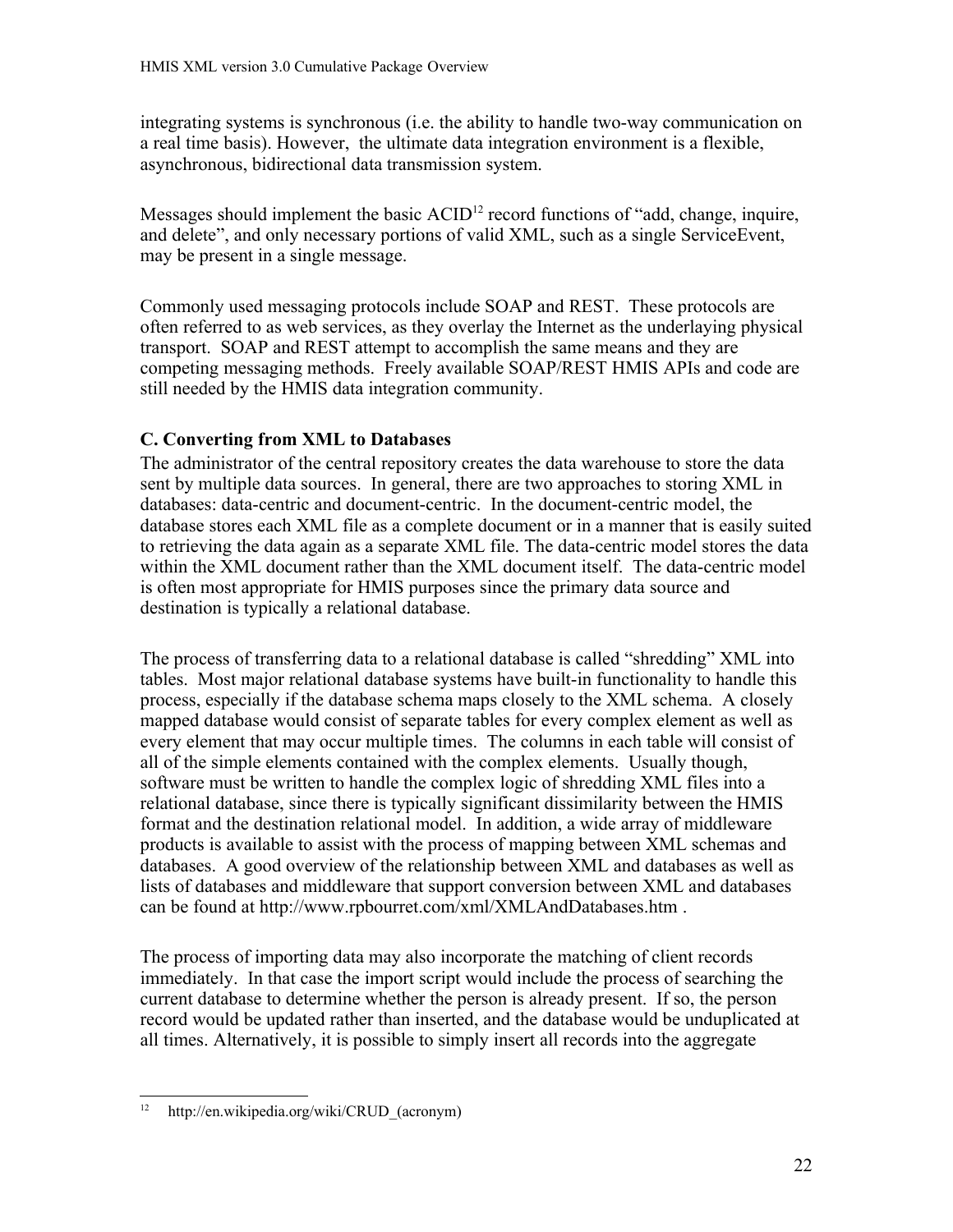database when they are initially received, and at a later point, match the records. This decision will impact how the data warehouse is designed.

## <span id="page-22-5"></span>**D. Documentation of Responsibilities and Decisions**

Project documentation should be created to help guide administrators of participating data sources. The following is an outline of the responsibilities that need to be clarified and decisions that to be made:

## <span id="page-22-4"></span>**1. Converting the data**

- Whose job will it be to convert the data in source databases to the data standard?
- How much support will be provided by the staff of the central database?

## <span id="page-22-3"></span>**2. Ensuring cross-participant consistency**

- How will questions and answers about the meaning of the fields be managed?
- Will the implementation make efforts to ensure that all participating source databases understand the data standard in the same way?
- What messaging protocol will be used (SOAP, REST, other), or will the integration be file-based?
- Hashing the data. The standard includes the option for certain values to be hashed within the file. Which site services will be allowed to send hashed values?

## <span id="page-22-2"></span>**3. Cleaning and validating the data**

- Who is responsible for cleaning the data and removing invalid or incorrect information?
- How clean must the data be before being sent to the central agency?
- Should the data be converted to a certain format (e.g., upper case) before being sent?
- Beyond the technical requirements of the standard, what, if any validation rules should be applied (e.g., acceptable dates for date of birth, incomes within reasonable ranges, pregnancy only for women)? Should this validation occur prior to sending the data?

#### <span id="page-22-1"></span>**4. Unduplicating the original data.**

• Should the data sent to the central database be unduplicated before being sent, so that the central database can treat all distinct person records sent from a particular agency as unique. Or should the data source extract all of the records and leave unduplication to the central repository.

## <span id="page-22-0"></span>**5. Frequency**

- How often should the data be sent?
- <span id="page-22-6"></span>**6. Filtering the appropriate data for a period**
	- $\bullet$  What records should be sent?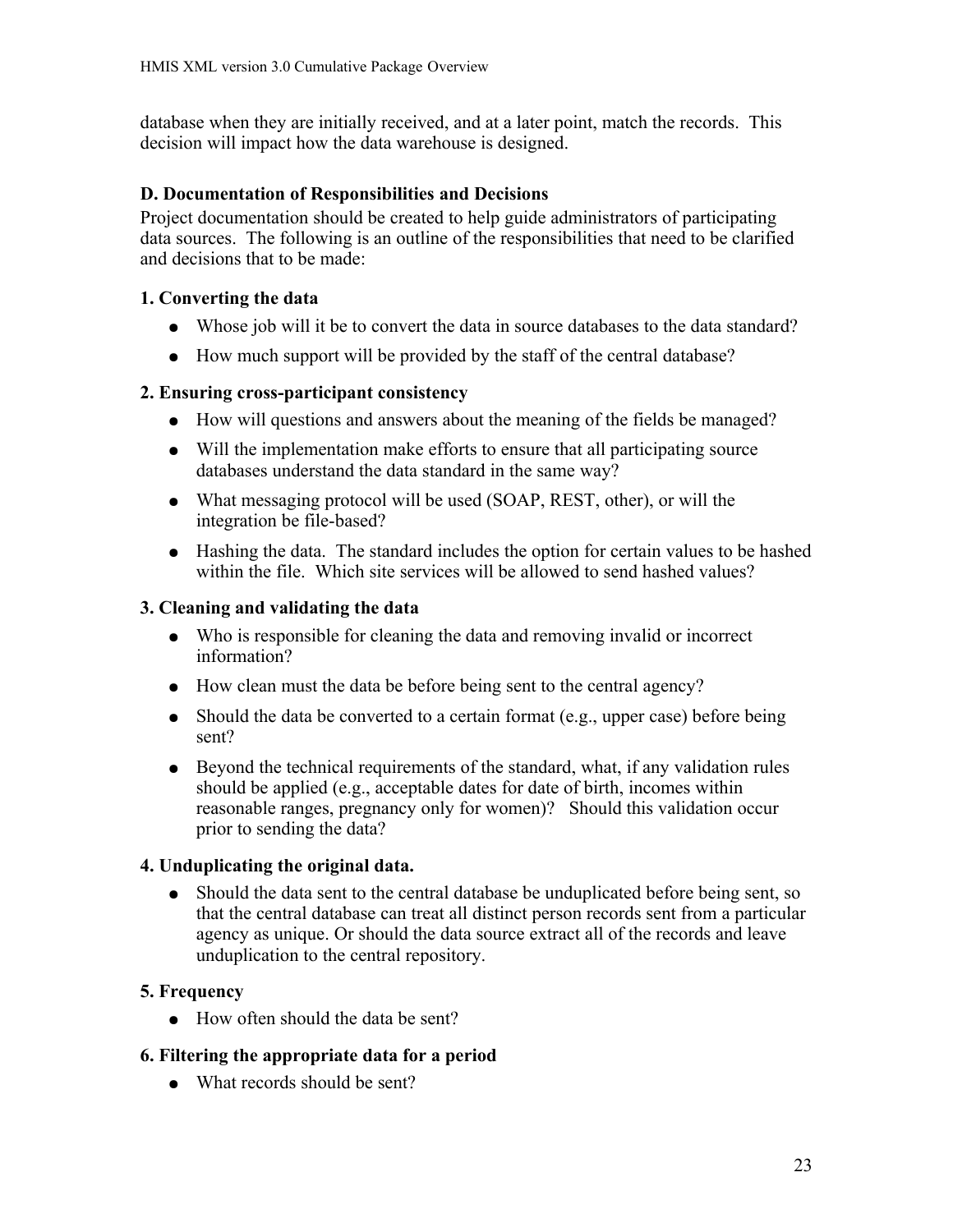- If batch data are sent every month, should data be sent on every person that was served that month? Or only those who entered, exited, or had their records updated that month?
- Should a complete data dump be sent every time, leaving the central repository to filter based on dates in the system?

## <span id="page-23-3"></span>**7. Sending the data**

- What are the protocols for sending the data?
- What methods are available

## <span id="page-23-2"></span>**8. Handling data conflicts and synchronization**

● How should data conflicts be resolved (for data that are not longitudinal)?

## <span id="page-23-1"></span>**9. Securing the database**

- What information security protocols will be in place at the central database?
- Under what circumstances and in what manner will the data be released?

These decisions can be made by the individuals overseeing the integration effort, though some might require community input. Answers to the questions can be written in a Standards Manual or Frequently Asked Question (FAQ) format. The outline above can be used as the starting point for this documentation. An overview of the data integration process responsibilities can be found at:

- [http://hmis.info/ClassicAsp/documents/8 Simple Rules Data Integration](http://hmis.info/ClassicAsp/documents/8%20Simple%20Rules%20-%20Data%20Integration%20Institute.pdf) [Institute.pdf](http://hmis.info/ClassicAsp/documents/8%20Simple%20Rules%20-%20Data%20Integration%20Institute.pdf)
- [http://hmis.info/ClassicAsp/resources.asp?resource\\_id=860](http://hmis.info/ClassicAsp/resources.asp?resource_id=860)

## <span id="page-23-0"></span>**E. Recommendations for Continued Standardization**

The current project was limited to development of an extensible schema for file-based data integration. Additional standardization can help to move integration projects further down the road to success. In addition, the development of both proprietary and nonproprietary software and the sharing of code to support this schema on various platforms are highly encouraged. A section of the HMIS Technical Assistance portal has been made available for these purposes.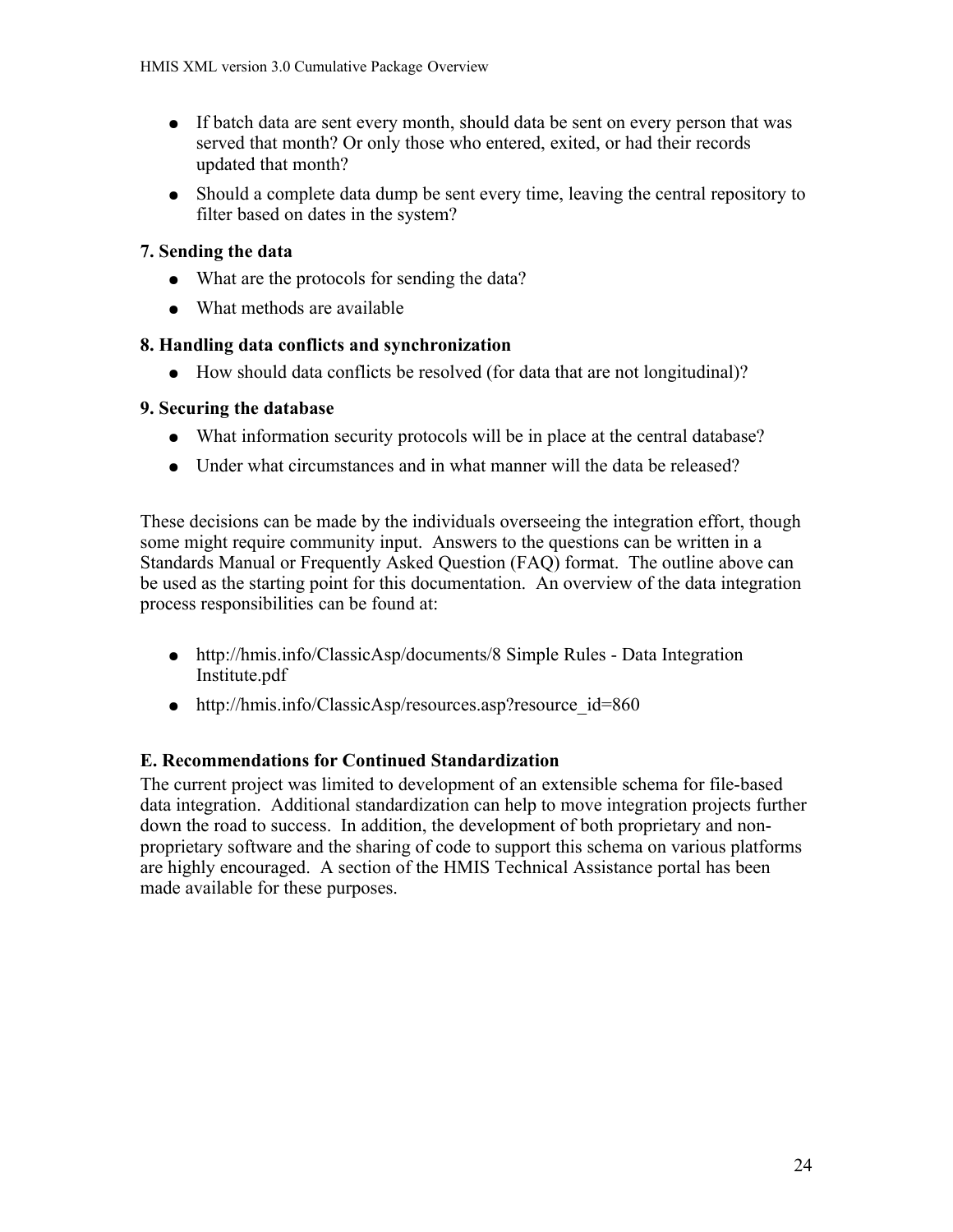### <span id="page-24-10"></span>**VI. New Features and Modifications in HMIS XSD 3.0**

The HMIS XSD 3.0 introduces a number of significant changes and several minor adjustments. These changes are described below.

## <span id="page-24-9"></span>**A. Significant Changes**

## <span id="page-24-8"></span>**1. Addition of Service element**

In the HMIS Schema, hmis:service closely models 'Program' in the *HMIS Revised Draft Notice*. It extends the tService type added into modified AIRS XML 3.0. tService existed in the AIRS XSD 2.07 and was removed in 3.0.

## <span id="page-24-7"></span>**2. Addition of Inventory element to hmis:service and hmis:siteService**

Inventory enables aggregate bed/unit reporting at either the program or program site level, depending on each Continuum's tracking preference. If, alternatively, inventory is to tracked by the individual bed/unit (and then aggregated for reporting) use the SiteService Asset. Bed and SiteService Asset. Unit elements.

## <span id="page-24-6"></span>**3. Addition of an Asset to hmis:siteService**

Assets can individual beds or housing units, and are assignable to individuals. This is an alternate, more detailed way of transmitting bed or unit inventory than using the aggregate Inventory element. Assets could also be extended by a Continuum to describe any other type of asset tracked by a Continuum.

#### <span id="page-24-5"></span>**4. IncomeAndSources changed to reflect changes in** *HMIS Revised Draft Notice,* **Section 4.1**

Income and sources has a new structure, with choices and an index.

#### <span id="page-24-4"></span>**5. Grouped element sets whose groupings need to be preserved are indexed.**

Most of these indexes exist within hmis:personHistorical.

#### <span id="page-24-3"></span>**6. SourceDatabase renamed to Sources**

Within Sources, there can be many hmis:source elements. Within each source, there can be many hmis:export elements, which hold the payload elements (*e.g.* hmis:person, hmis: agency, etc.). Some elements formerly within hmis: export were moved to hmis:source, such as SoftwareVendor.

## <span id="page-24-2"></span>**B. Minor Adjustments**

## <span id="page-24-1"></span>**1. Addition of HousingStatus element within hmis:personHistorical**

Added per *HMIS Revised Draft Notice* Section 3.11.

#### <span id="page-24-0"></span>**2. Addition of ServiceEvent directly within hmis:person**

To account for scenarios where services are rendered without a SiteServiceParticipation.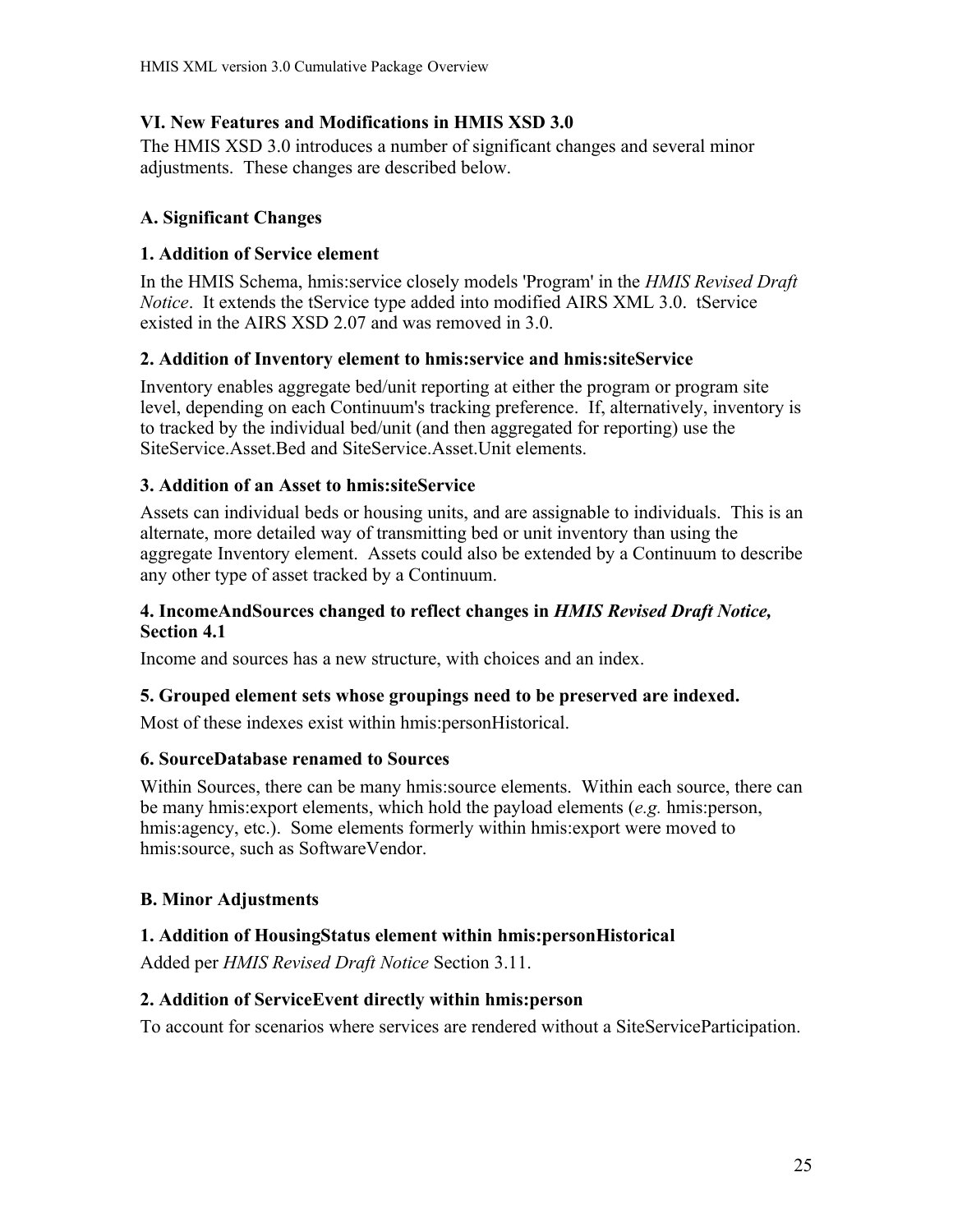#### <span id="page-25-13"></span>**3. Addition of SiteServiceID within hmis:serviceEvent**

Since ServiceEvent isn't necessarily within a SiteServiceParticipation, SiteServiceID now directly gives the ServiceEvent program context without requiring nesting.

#### <span id="page-25-12"></span>**4. Removal of hmis:siteService.SiteServiceID**

SiteService.SiteServiceID was redundant with SiteService.Key, causing ambiguity in the HMIS XSD.

#### <span id="page-25-11"></span>**5. hmis:warZoneServed.ReceivedFire changed into an hmis:twoval**

ReceivedFire was formerly an hmis:unsignedInt.

#### <span id="page-25-10"></span>**6. OrganizationIdentifier is mapped to airs:tAgency.Key**

Both have the same functionality of providing an Agency index. For that reason, OrganizationIdentifier referenced in *HMIS Revised Standards*, Section 2.2 is not present in the HMIS XSD.

#### <span id="page-25-9"></span>**7. OrganizationName is mapped to airs:tAgency.Name**

#### <span id="page-25-8"></span>**8. ProgramIdentifier is mapped to airs:tService.Key**

#### <span id="page-25-7"></span>**9. ProgramName is mapped to airs:tService.Name**

#### <span id="page-25-6"></span>**10. DirectServiceCode is added to hmis:service**

Added per *HMIS Revised Draft Notice,* Section 2.5.

#### <span id="page-25-5"></span>**11. ConfigurationType added to hmis:siteService**

Added per *HMIS Revised Draft Notice,* Section 2.6A.

#### <span id="page-25-4"></span>**12. Added Principal (to designate the principle program service site) to hmis:SiteService**

Added per *HMIS Revised Draft Notice,* Section 2.6B.

#### <span id="page-25-3"></span>**13. Added GeographicCode and SiteType to hmis:siteService**

Added per *HMIS Revised Draft Notice,* Section 2.6C.

#### <span id="page-25-2"></span>**14. SiteType added to hmis:siteService**

Added per *HMIS Revised Draft Notice,* Section 2.6D.

#### <span id="page-25-1"></span>**15. HousingType added to hmis:siteService**

Added per *HMIS Revised Draft Notice,* Section 2.6E.

#### <span id="page-25-0"></span>**16. FIPSCode removed from hmis:siteService**

FIPSCode was removed from the *HMIS Revised Draft Notice.*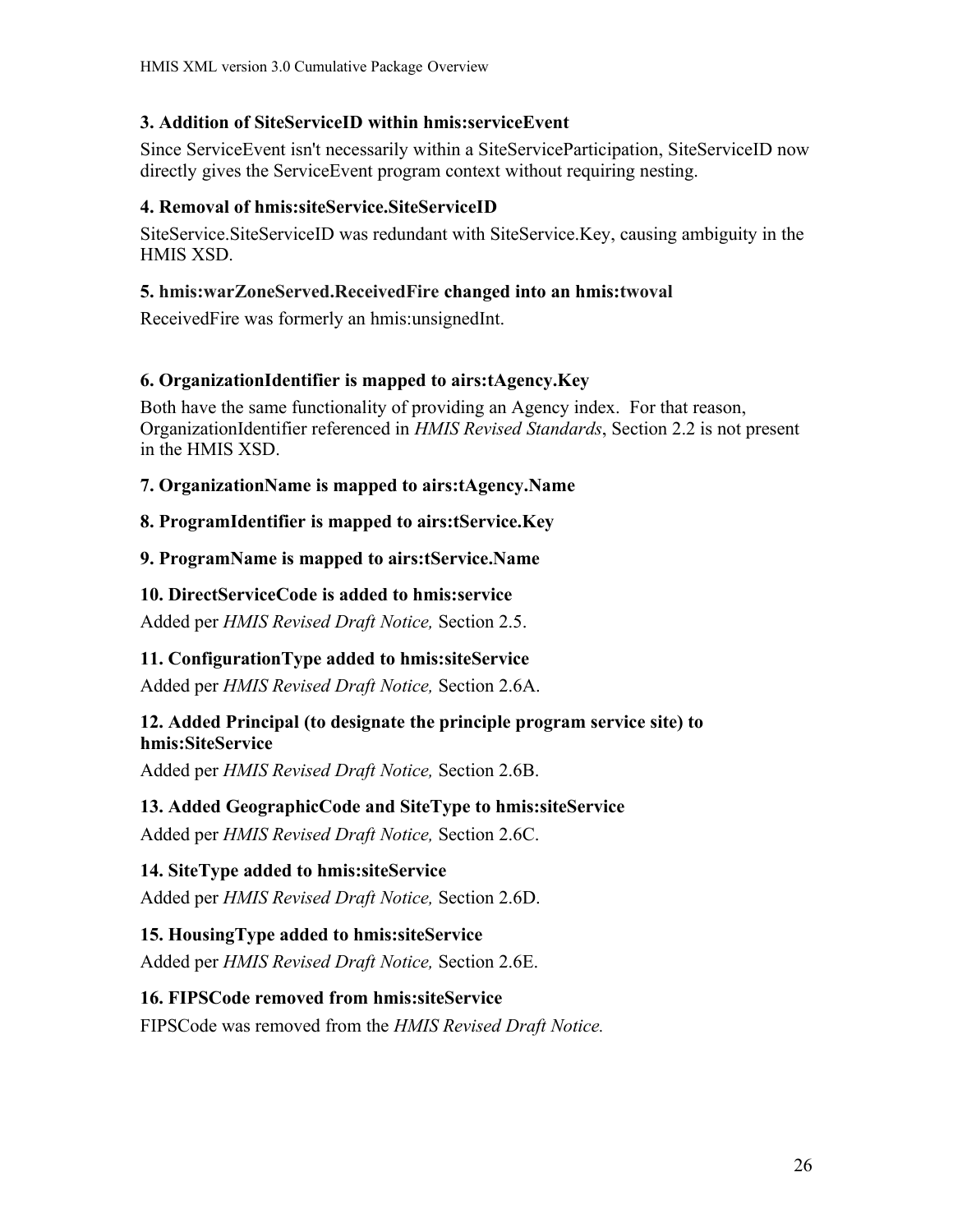#### <span id="page-26-5"></span>**17. COCCode moved from hmis:siteService to hmis:service**

Continuum of Care Number moved to hmis:service, since service is a Continuum's program and applies to all its subordinate SiteService elements.

#### <span id="page-26-4"></span>**18. hmis:serviceType (Program Type Code) moved from hmis:siteService to hmis:service**

Picklist values in hmis:serviceTypeBase (formerly hmis:siteServiceTypeBase) also changed to conform to *HMIS Revised Draft Notice,* Section 2.8.

#### <span id="page-26-3"></span>**19. Added hmis:version type for hmis:source.SoftwareVersion to replace use of hmis:string**

#### <span id="page-26-2"></span>**20. Added hmis:sources.HMISXMLVersion**

#### <span id="page-26-1"></span>**21. Added TargetPopulationA/B to hmis:service**

Added per *HMIS Revised Draft Notice,* Section 2.10.

#### <span id="page-26-0"></span>**22. Added ResidentialTrackingMethod to hmis:service**

Added per *HMIS Revised Draft Notice,* Section 2.12.

#### <span id="page-26-14"></span>**23. Added GranteeIdentifier to hmis:service**

Added per *HMIS Revised Draft Notice,* Section 2.13.

#### <span id="page-26-13"></span>**24. Ethnicity now an hmis:fourValHashingChoice**

Due to picklist changes in the *HMIS Revised Draft Notice, Section 3.5*.

#### <span id="page-26-12"></span>**25. hmis:person.Race changed from an hmis:fiveValHashingChoice to an hmis:sevenValHashingChoice**

Due to picklist changes in the *HMIS Revised Draft Notice , Section 3.4*.

#### <span id="page-26-11"></span>**26. hmis:dOBHashingChoice.DateOfBirthType added**

Added per *HMIS Revised Draft Notice,* Section 3.3.

#### <span id="page-26-10"></span>**27. hmis:sevenValHashingChoice added**

#### <span id="page-26-9"></span>**28. Hmis:sevenValDKUnknown2HashingChoice added**

<span id="page-26-8"></span>**29. sevenValDKUnknownHashingChoice added**

#### <span id="page-26-7"></span>**30. hmis:residenceBase picklist values changed, made into an enumeration**

Values changed per *HMIS Revised Draft Notice,* Section 3.3.

#### <span id="page-26-6"></span>**31. hmis:personHistorical.LengthOfStayAtPriorResidence now an hmis:sevenValDKRefused2**

Due to picklist changes in the *HMIS Revised Draft Notice, Section 3.9*.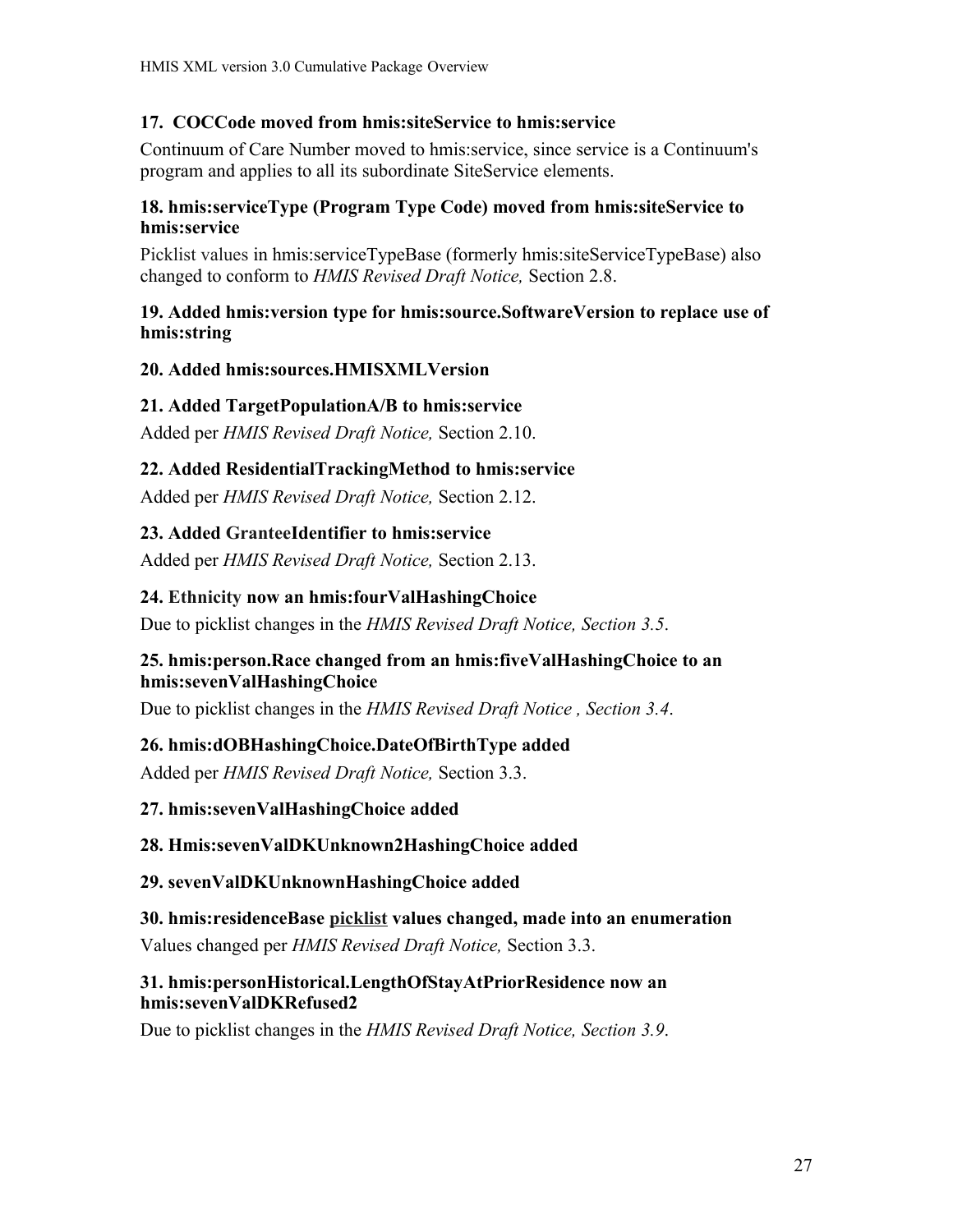## <span id="page-27-13"></span>**32. hmis:zIPQualityCodeBase picklist value #1 now reads "Full or Partial Zip Code Reported"**

Due to picklist changes in the *HMIS Revised Draft Notice, Section 3.10*.

## <span id="page-27-12"></span>**33. Moved hmis:twoValPlus and hmis:twoValYesNo to hmis:fourVal**

#### <span id="page-27-11"></span>**34. Removed of hmis:twoValHashingChoice**

## <span id="page-27-10"></span>**35. hmis:sixValDKRefused added for hmis:personHistorical.HousingStatus**

## <span id="page-27-9"></span>**36. hmis:incomeAndSources.IncomeAndSourceId added**

## <span id="page-27-8"></span>**37. hmis:personHistorical.IncomeLast30Days added**

Added per *HMIS Revised Draft Notice,* Section 4.1.

## <span id="page-27-7"></span>**38. hmis:incomeAndSources.IncomeSourceAmount put into an xsd:choice along with a new yes/no option, hmis:incomeAndSources.ReceivingIncomeSource**

Changed per *HMIS Revised Draft Notice,* Section 4.1.

#### <span id="page-27-6"></span>**39. hmis:incomeSourceCodeBase picklist values changed, and made into an enumeration**

#8 and #9 removed, #10 changed to TANF, #11 changed to General Assistance, #12 changed to Retirement income from Social Security, #13 changed to Veteran's pension, #14 changed to Pension from a Former Job, #15 changed to Child Support, #16 changed to Alimony or other spousal support, #17 Other Source added.

## <span id="page-27-5"></span>**40. hmis:personHistorical.TotalIncome Changed**

hmis:personHistorical.TotalIncome changed to hmis:personHistorical.IncomeTotalMonthly, and no longer an hmis:decimal but an hmis:unsignedInt

#### <span id="page-27-4"></span>**41. hmis:incomeAndSources.Amount changed to hmis:incomeAndSources.IncomeSourceAmount hmis:unsignedInt from hmis:decimal**

## <span id="page-27-3"></span>**42. Added hmis:nonCashBenefits complex type**

hmis:nonCashBenefits has an index, captures the non-cash source code, and a yes/no response, per *HMIS Revised Draft Notice,* Section 4.2.

## <span id="page-27-2"></span>**43. Added complex type hmis:nonCashSourceCode**

Formerly, hmis:nonCashSourceCode was an hmis:elevenval, many changes to picklist values per *HMIS Revised Draft Notice,* Section 4.2.

#### <span id="page-27-1"></span>**44. hmis:physicalDisability type replaces hmis:twoval for hmis:personHistorical.PhysicalDisability**

#### <span id="page-27-0"></span>**45. Added hmis:physicalDisability.HasPhysicalDisability and hmis:physicalDisability.ReceivePhysicalDisabilityServicesTreatment**

Changed per *HMIS Revised Draft Notice,* Section 4.2.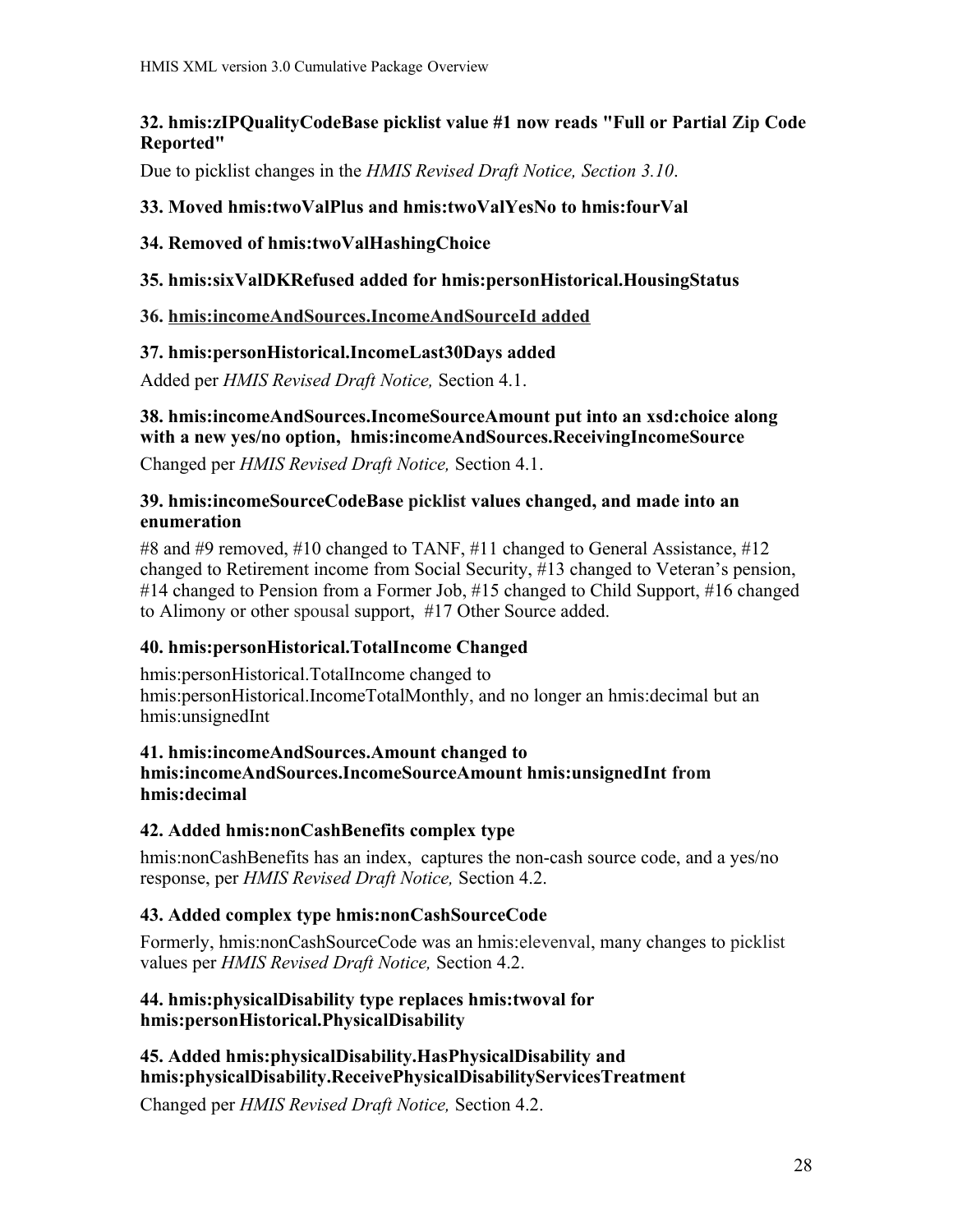#### <span id="page-28-7"></span>**46. hmis:developmentalDisability type replaces hmis:twoval**

## <span id="page-28-6"></span>**47. Added hmis:developmentalDisability.HasDevelopmentalDisability and hmis:developmentalDisability.ReceiveDevelopmentalDisabilityServicesTreatment**

Changed per *HMIS Revised Draft Notice,* Section 4.4.

#### <span id="page-28-5"></span>**48. Added ChronicHealthCondition**

Per *HMIS Revised Draft Notice,* Section 4.5.

#### <span id="page-28-4"></span>**49. Added hmis:personHistorical.HasChronicHealthCondition and hmis:personHistorical.ReceiveChronicHealthConditionServicesTreatment**

Per *HMIS Revised Draft Notice,* Section 4.5.

#### <span id="page-28-3"></span>**50. Changed HIVAIDSStatus to hmis:hIVAIDSStatus from hmis:twoVal**

#### <span id="page-28-2"></span>**51. Added hmis:hIVAIDSStatus.HasHIVAIDS and hmis:hIVAIDSStatus.ReceiveHIVAIDSServicesTreatment**

Changed per *HMIS Revised Draft Notice,* Section 4.6.

#### <span id="page-28-1"></span>**52. Added hmis:personHistorical.MentalHealthProblem**

hmis:personHistorical.MentalHealthProblem contains one new picklist value and consolidates hmis:personHistorical.MentalHealthIndefinite and formerly existing hmis:personHistorical.MentalHealth per *HMIS Revised Draft Notice,* Section 4.7.

#### <span id="page-28-0"></span>**53. Added hmis:personHistorical.DomesticViolence**

hmis:dVHowLong now an hmis:sixValDKRefused2. hmis:personHistorical.DVHowLong now hmis:domesticViolence.DVOccured per *HMIS Revised Draft Notice,* Section 4.9.

#### <span id="page-28-11"></span>**54. hmis:destination now its own type, instead of reusing hmis:residence**

Changed per *HMIS Revised Draft Notice,* Section 4.10. Also, Destination moved out of hmis:siteServiceParticipation into hmis:personHistorical.Destinations.

#### <span id="page-28-10"></span>**55. Former hmis:siteServiceParticipation.DestinationTenure removed and folded into hmis:destination enumeration**

Per *HMIS Revised Draft Notice,* Section 4.10.

#### <span id="page-28-9"></span>**56. Added hmis:personHistorical.ContactMade**

Also added hmis:contact complex type, per *HMIS Revised Draft Notice,* Section 4.11.

#### <span id="page-28-8"></span>**57. Added hmis:personHistorical.EngagedDate**

Per *HMIS Revised Draft Notice,* Section 4.12.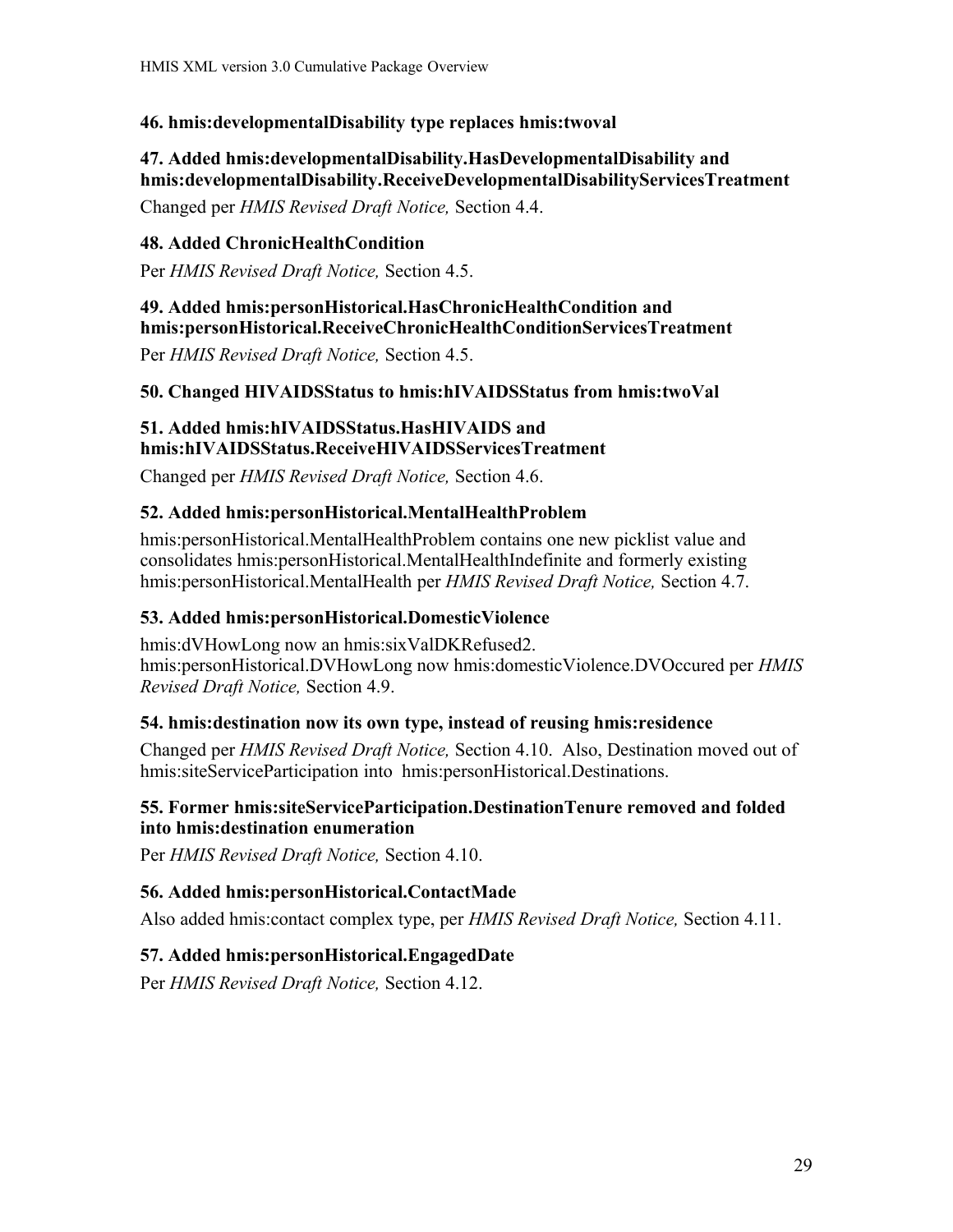<span id="page-29-13"></span>**58. hmis:barrier.BarrierOther and hmis:barrier.Barrier Code grouped and indexed with hmis:barrier.BarrierID**

<span id="page-29-12"></span>**59. hmis:degree.DegreeCodeOther and hmis:degree.DegreeCode grouped and indexed with hmis:degree.DegreeID**

<span id="page-29-11"></span>**60. hmis:priorResidence.PriorResidenceCode and hmis:priorResidence.PriorResidenceOther grouped and indexed with hmis:priorResidence.PriorResidenceID**

<span id="page-29-10"></span>**61. hmis:reasonForLeaving.ReasonForLeaving and hmis:reasonForLeaving.ReasonForLeavingOther grouped and indexed with hmis:reasonForLeaving.ReasonForLeavingID**

<span id="page-29-9"></span>**62. hmis:personHistorical.SubsidyType removed**

<span id="page-29-8"></span>**63. Cardinality on all hmis:personHistorical subelements changed to minOccurs="0" maxOccurs="unbounded"**

#### <span id="page-29-7"></span>**64. Added hmis:serviceEvent.FinancialAssistance element**

Per *HMIS Revised Draft Notice,* Section 4.13. Added as a choice next to preexisting hmis:serviceEvent.ServiceType (renamed HMISServiceType)

#### <span id="page-29-6"></span>**65. Added hmis:serviceEvent.RelocationStabilizationServiceType**

Per *HMIS Revised Draft Notice,* Section 4.14. Added as a choice next to preexisting hmis:serviceEvent.ServiceType (renamed HMISServiceType)

#### <span id="page-29-5"></span>**66. hmis:employment.EmploymentTenure type changed from an hmis:threeVal to an hmis:fiveValDKRefused**

Per *HMIS Revised Draft Notice,* Section 4.16A.

#### <span id="page-29-4"></span>**67. hmis:employment.LookingForWork changed from an hmis:twoVal to an hmis:fourValDKRefused**

Per *HMIS Revised Draft Notice,* Section 4.16A.

#### <span id="page-29-3"></span>**68. hmis:personHistorical.CurrentlyInSchool changed from an hmis:twoVal to an hmis:fourValDKRefused**

Per *HMIS Revised Draft Notice,* Section 4.16B.

#### <span id="page-29-2"></span>**69. hmis:personHistorical.VocationalTraining changed from an hmis:twoVal to an hmis:fourValDKRefused**

Per *HMIS Revised Draft Notice,* Section 4.16B.

#### <span id="page-29-1"></span>**70. hmis:highestSchoolLevelBase enumerations changed**

Per *HMIS Revised Draft Notice,* Section 4.16B.

## <span id="page-29-0"></span>**71. hmis:degreeCode changed to enumeration with different picklist values** Per *HMIS Revised Draft Notice,* Section 4.16B.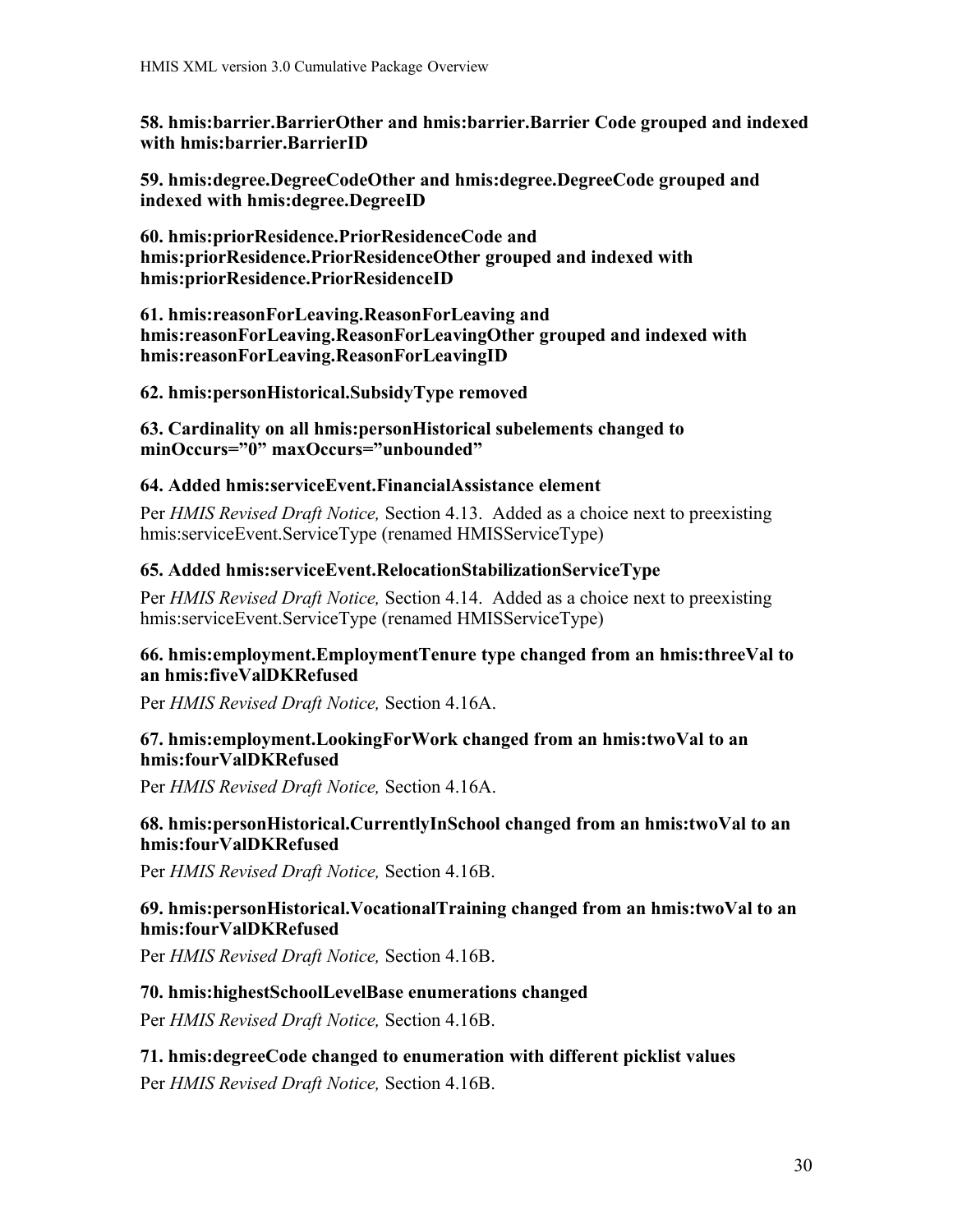<span id="page-30-7"></span>**72. hmis:healthStatusBase enumeration added 'Refused' enumeration**

Per *HMIS Revised Draft Notice,* Section 4.16C.

## <span id="page-30-6"></span>**73. hmis:personHistorical.Pregnancy element consolidates and indexes hmis:pregnancy.PregnancyStatus and hmis:pregnancy.DueDate**

Per *HMIS Revised Draft Notice,* Section 4.16D.

<span id="page-30-5"></span>**74. hmis:pregnancy.PregnancyStatus changed from hmis:twoVal to hmis:fourValDKRefused**

<span id="page-30-4"></span>**75. Cardinalities in hmis:veteran.ServiceEra changed**

#### <span id="page-30-3"></span>**76. hmis:serviceEraBase picklist values changed, made into an enumeration**

Per *HMIS Revised Draft Notice,* Section 4.16E.

#### <span id="page-30-2"></span>**77. hmis:veteran.ServedInWarZone changed from hmis:twoVal to hmis:fourValDKRefused**

Per *HMIS Revised Draft Notice,* Section 4.16E.

#### <span id="page-30-1"></span>**78. hmis:veteran.WarZonesServed is a new sequence of hmis:warZoneServed.WarZone and related elements with an index.**

Per *HMIS Revised Draft Notice,* Section 4.16E.

#### <span id="page-30-0"></span>**79. hmis:veteran.WarZone changed from hmis:tenVal to hmis:warZone type which is an enumeration with a change picklist**

Per *HMIS Revised Draft Notice,* Section 4.16E.

#### <span id="page-30-13"></span>**80. hmis:veteran.ReceivedFire changed from hmis:twoVal to hmis:fourValDKRefused**

Per *HMIS Revised Draft Notice,* Section 4.16E.

<span id="page-30-12"></span>**81. hmis:veteran.MilitaryBranch moved into the hmis:militaryBranches sequence with MilitaryBranchOther with an index**

#### <span id="page-30-11"></span>**82. hmis:dischargeBase picklist values changed and made into an enumeration**

Per *HMIS Revised Draft Notice,* Section 4.16E.

<span id="page-30-10"></span>**83. hmis:personHistorical.ChildEnrollmentStatus sequence created with an index**

#### <span id="page-30-9"></span>**84. hmis:personHistorical.ChildCurrentlyEnrolledInSchool changed from hmis:twoVal to hmis:fourValDKRefused**

Per *HMIS Revised Draft Notice,* Section 4.15F.

#### <span id="page-30-8"></span>**85. hmis:schoolType (formerly hmis:schoolBase) changed to hmis:fourValDKRefused2**

Per *HMIS Revised Draft Notice,* Section 4.15F.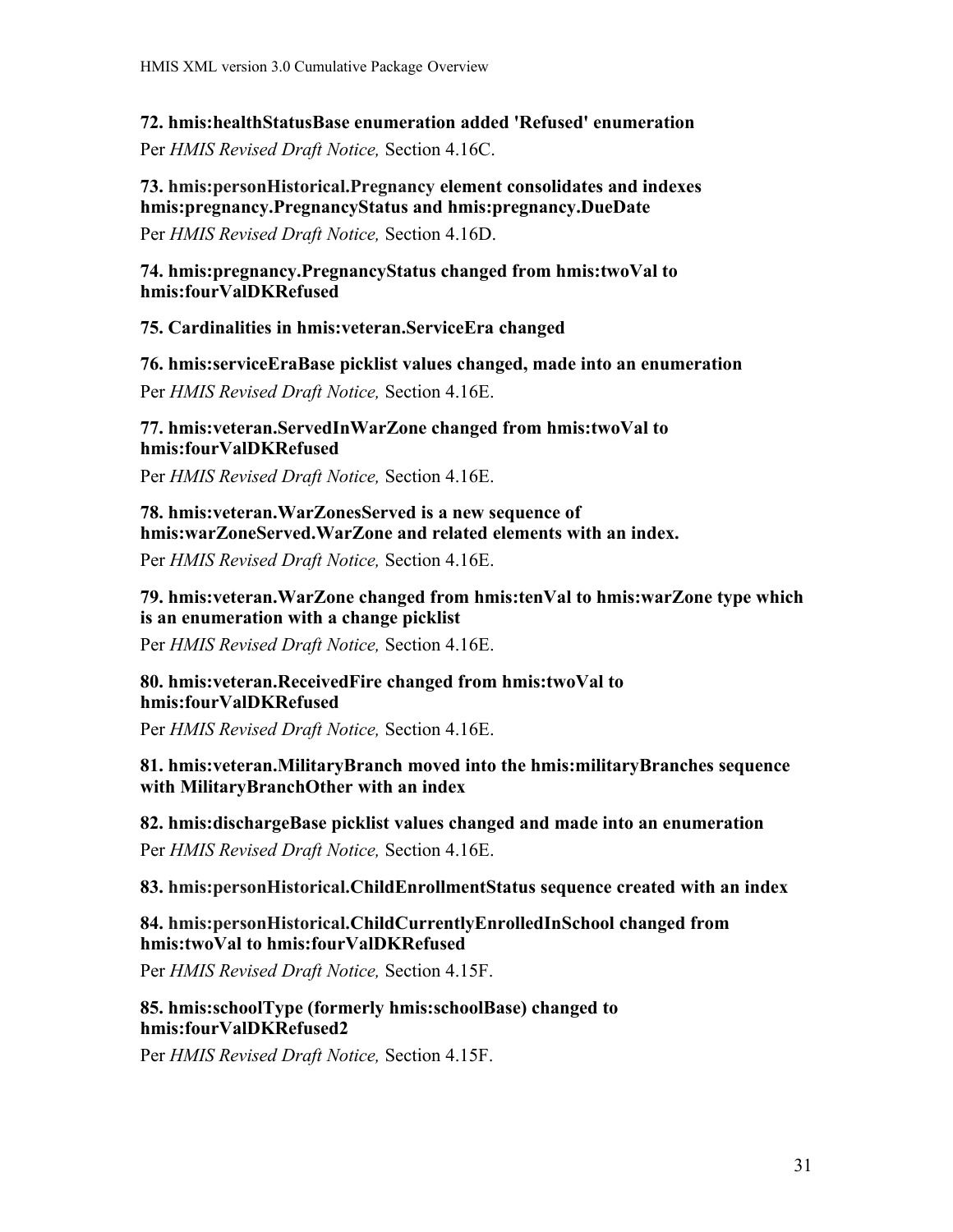<span id="page-31-15"></span>**86. Barrier use of hmis:tenValBase removed, replaced by hmis:barrierCode type**  Per *HMIS Revised Draft Notice,* Section 4.16F.

<span id="page-31-14"></span>**87. Picklist values changed in hmis:elevenValBase for hmis:reasonForLeaving** Per *HMIS Revised Draft Notice,* Section 4.16G.

#### <span id="page-31-13"></span>**88. Removed hmis:tenVal**

<span id="page-31-12"></span>**89. hmis:typeOfServiceBase values changed**

Per *HMIS Revised Draft Notice,* Section 4.16H.

<span id="page-31-11"></span>**90. VeteranStatus moved from hmis:siteServiceParticipation to hmis:veteran**

<span id="page-31-10"></span>**91. Destination now an element with a complex type in hmis:personHistorical, named hmis:destinations**

<span id="page-31-9"></span>**92. DisablingCondition moved to hmis:personHistorical from hmis:siteServiceParticipation**

<span id="page-31-8"></span>**93. SiteServiceID added to hmis:personHistorical so an agency structure could be attributed with the historical client info**

<span id="page-31-7"></span>**94. SiteServiceID in SiteServiceParticipation changed to type hmis:unsignedInt for better fit with AIRS Schema**

#### <span id="page-31-6"></span>**95. Added hmis:employment type**

To hold *HMIS Revised Draft Notice,* Section 4.16A elements

<span id="page-31-5"></span>**96. All sequences alphabetized with exception of indexes, which come always appear first**

<span id="page-31-4"></span>**97. hmis:serviceEvent.QuantityOfService made maxOccurs = 1**

<span id="page-31-3"></span>**98. hmis:hMISServiceType groups TypeOfService with free text field TypeOfServiceOther for use when 'Other' response is selected**

<span id="page-31-2"></span>**99. All airs: key types brought in alignment with hmis: keys (unsignedInt instead of hmis:id)**

#### <span id="page-31-1"></span>**100. HUDHomeless deprecated in favor of HousingStatus**

Per *HMIS Revised Draft Notice,* Section 3.11.

#### <span id="page-31-0"></span>**101. ClientOutcomesMeasure added to PersonHistorical**

Per *HMIS Revised Draft Notice,* Section 4.15.